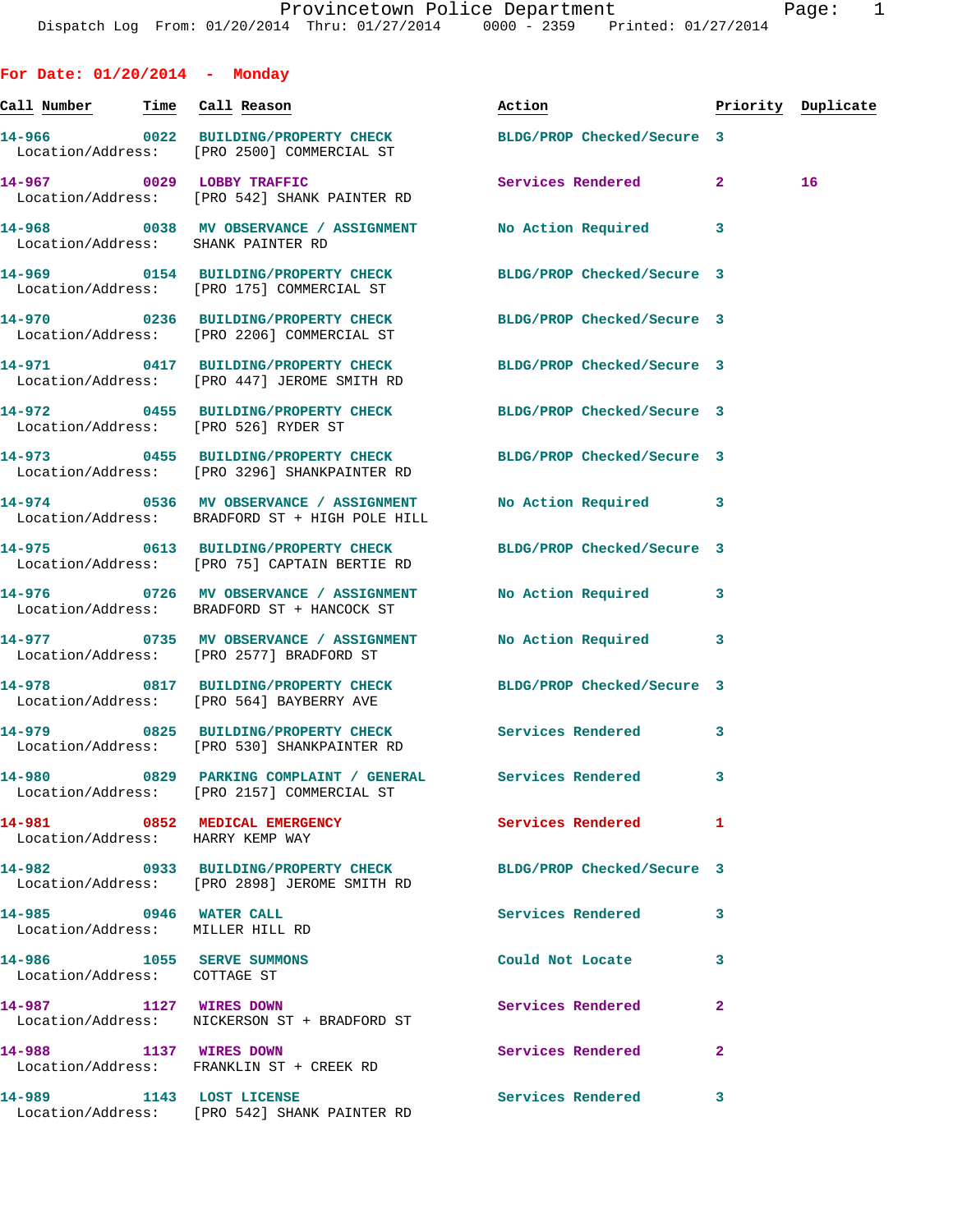|                                                                      | Dispatch Log From: 01/20/2014 Thru: 01/27/2014 0000 - 2359 Printed: 01/27/2014                                  | Provincetown Police Department |                         | Page: 2 |  |
|----------------------------------------------------------------------|-----------------------------------------------------------------------------------------------------------------|--------------------------------|-------------------------|---------|--|
|                                                                      | 14-990 1144 MEDICAL EMERGENCY 1 PATIENT REFUSAL 1<br>Location/Address: [PRO 1103] SHIPS WAY RD                  |                                |                         |         |  |
|                                                                      | 14-991 1308 LOST IPHONE 2008 Services Rendered 3<br>Location/Address: [PRO 542] SHANK PAINTER RD                |                                |                         |         |  |
|                                                                      | 14-992 1323 STAFF AT SCHOOL                                                                                     | Services Rendered              | $\overline{\mathbf{3}}$ |         |  |
|                                                                      | 14-993 1354 RENTAL SCAM<br>Location/Address: [PRO 1454] BRADFORD ST                                             | Services Rendered              | $\mathbf{2}$            |         |  |
|                                                                      | 14-994 1355 PARK, WALK & TALK 1999 Services Rendered<br>Location/Address: [PRO 2543] MACMILLAN WHARF            |                                | $\mathbf{2}$            |         |  |
|                                                                      | 14-995 1535 LARCENY /FORGERY / FRAUD<br>Location/Address: [PRO 542] SHANK PAINTER RD                            | Investigated                   | $\mathbf{2}$            |         |  |
|                                                                      | 14-996 1658 WIRES DOWN<br>Location/Address: NICKERSON ST + BRADFORD ST                                          | Services Rendered 2            |                         |         |  |
|                                                                      | 14-997 1829 BUILDING/PROPERTY CHECK BLDG/PROP Checked/Secure 3<br>Location/Address: [PRO 1638] COMMERCIAL ST    |                                |                         |         |  |
|                                                                      | 14-998 1848 BUILDING/PROPERTY CHECK BLDG/PROP Checked/Secure 3<br>Location/Address: [PRO 2490] PROVINCELANDS RD |                                |                         |         |  |
|                                                                      | 14-999 2001 MV OBSERVANCE / ASSIGNMENT Services Rendered 3<br>Location/Address: [PRO 391] COMMERCIAL ST         |                                |                         |         |  |
| 14-1000 2011 MV STOP                                                 | Location/Address: [PRO 848] COMMERCIAL ST                                                                       | VERBAL WARNING 3               |                         |         |  |
|                                                                      | 14-1001 2028 BUILDING/PROPERTY CHECK BLDG/PROP Checked/Secure 3<br>Location/Address: [PRO 2206] COMMERCIAL ST   |                                |                         |         |  |
|                                                                      | 14-1002 2039 BUILDING/PROPERTY CHECK BLDG/PROP Checked/Secure 3<br>Location/Address: [PRO 530] SHANKPAINTER RD  |                                |                         |         |  |
| Location/Address: [PRO 2519] ROUTE 6                                 | 14-1003 2043 MV STOP                                                                                            | <b>VERBAL WARNING</b>          | $\mathbf{3}$            |         |  |
|                                                                      | 14-1004 2046 PARKING COMPLAINT / GENERAL Services Rendered 3<br>Location/Address: [PRO 667] COMMERCIAL ST       |                                |                         |         |  |
| 14-1005 2125 MV STOP                                                 | Location/Address: [PRO 3523] BRADFORD ST                                                                        | <b>VERBAL WARNING</b>          | 3                       |         |  |
| 14-1006 2141 SERVE SUMMONS<br>Location/Address: [PRO 60] BRADFORD ST | Refer To Arrest: 14-10-AR                                                                                       | Arrest(s) Made                 | 3                       |         |  |
| Location/Address: [PRO 2] ALDEN ST                                   | 14-1007 2320 BUILDING/PROPERTY CHECK BLDG/PROP Checked/Secure 3                                                 |                                |                         |         |  |
|                                                                      | 14-1008 2328 BUILDING/PROPERTY CHECK BLDG/PROP Checked/Secure 3<br>Location/Address: [PRO 518] RACE POINT RD    |                                |                         |         |  |
|                                                                      | 14-1009 2350 BUILDING/PROPERTY CHECK BLDG/PROP Checked/Secure 3<br>Location/Address: [PRO 391] COMMERCIAL ST    |                                |                         |         |  |
| For Date: $01/21/2014$ - Tuesday                                     |                                                                                                                 |                                |                         |         |  |
|                                                                      | 14-1010 0010 LOBBY TRAFFIC<br>Location/Address: [PRO 542] SHANK PAINTER RD                                      | Services Rendered 2            |                         | 20      |  |
|                                                                      | 14-1011 0010 BUILDING/PROPERTY CHECK<br>Location/Address: [PRO 2543] MACMILLAN WHARF                            | BLDG/PROP Checked/Secure 3     |                         |         |  |

**14-1012 0017 BUILDING/PROPERTY CHECK BLDG/PROP Checked/Secure 3** 

Location/Address: [PRO 379] COMMERCIAL ST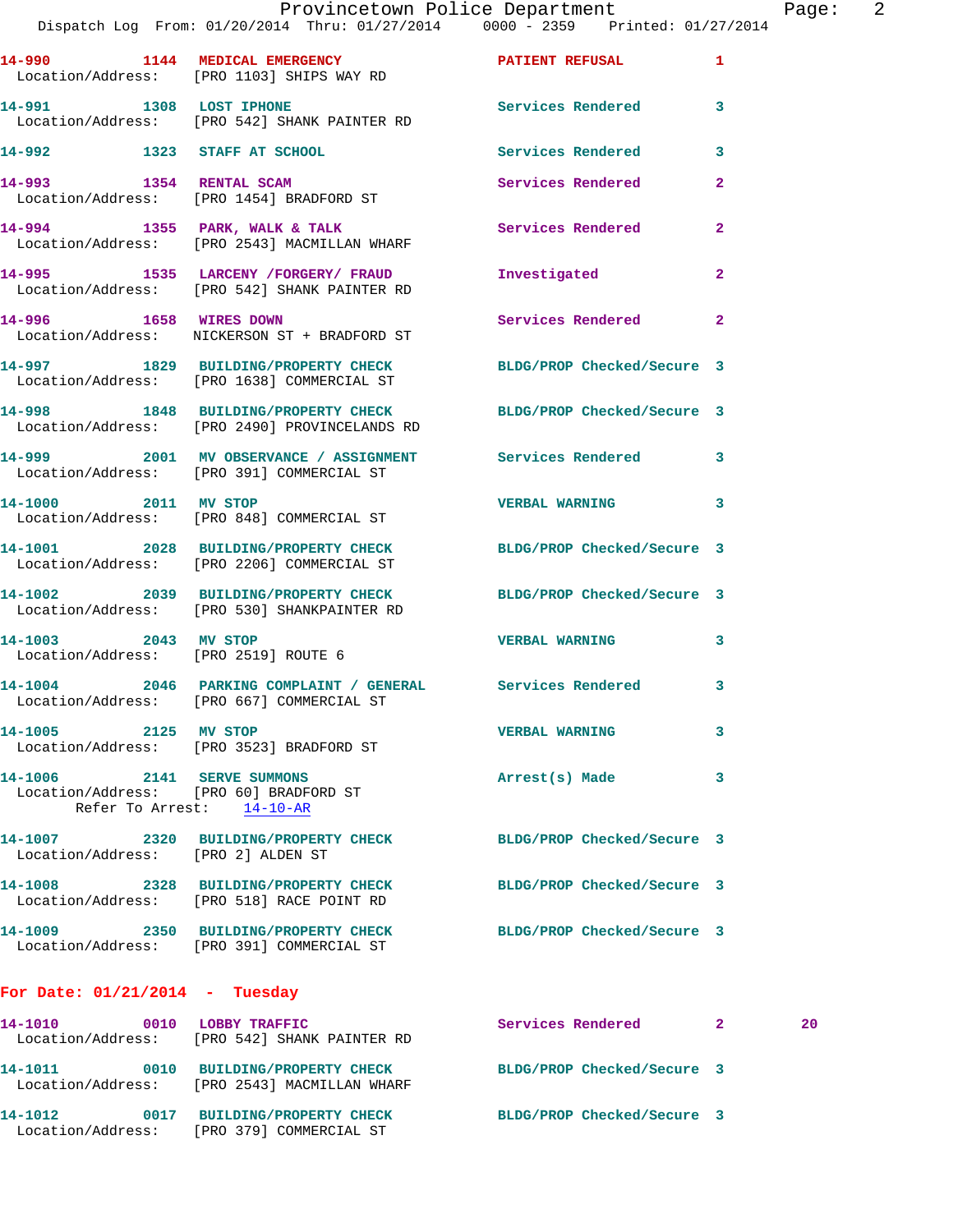|                            | 14-1013 0046 MV OBSERVANCE / ASSIGNMENT<br>Location/Address: BRADFORD ST + HIGH POLE HILL                  | No Action Required         | 3                       |
|----------------------------|------------------------------------------------------------------------------------------------------------|----------------------------|-------------------------|
|                            | 14-1014 0048 MV OBSERVANCE / ASSIGNMENT<br>Location/Address: HOWLAND ST + BRADFORD ST                      | Services Rendered 3        |                         |
|                            | 14-1015 0052 BUILDING/PROPERTY CHECK<br>Location/Address: [PRO 2206] COMMERCIAL ST                         | BLDG/PROP Checked/Secure 3 |                         |
|                            | 14-1016 0131 BUILDING/PROPERTY CHECK<br>Location/Address: [PRO 1638] COMMERCIAL ST                         | BLDG/PROP Checked/Secure 3 |                         |
|                            | 14-1017 0134 BUILDING/PROPERTY CHECK<br>Location/Address: [PRO 1778] SHANKPAINTER RD                       | BLDG/PROP Checked/Secure 3 |                         |
|                            | 14-1018 0258 BUILDING/PROPERTY CHECK<br>Location/Address: [PRO 526] RYDER ST                               | BLDG/PROP Checked/Secure 3 |                         |
|                            | 14-1019 0333 BUILDING/PROPERTY CHECK<br>Location/Address: [PRO 595] BRADFORD ST                            | BLDG/PROP Checked/Secure 3 |                         |
|                            | 14-1020 0342 BUILDING/PROPERTY CHECK<br>Location/Address: [PRO 312] COMMERCIAL ST                          | BLDG/PROP Checked/Secure 3 |                         |
|                            | 14-1021 0409 BUILDING/PROPERTY CHECK<br>Location/Address: [PRO 94] BRADFORD ST                             | BLDG/PROP Checked/Secure 3 |                         |
|                            | 14-1022 0438 BUILDING/PROPERTY CHECK<br>Location/Address: [PRO 554] TREMONT ST                             | BLDG/PROP Checked/Secure 3 |                         |
|                            | 14-1023 0459 BUILDING/PROPERTY CHECK BLDG/PROP Checked/Secure 3<br>Location/Address: [PRO 2481] TREMONT ST |                            |                         |
|                            | 14-1025 0526 MV OBSERVANCE / ASSIGNMENT<br>Location/Address: SHANK PAINTER RD                              | No Action Required         | 3                       |
|                            | 14-1024 0527 BUILDING/PROPERTY CHECK<br>Location/Address: [PRO 3030] TIN PAN ALLEY RD                      | BLDG/PROP Checked/Secure 3 |                         |
|                            | 14-1026 0538 BUILDING/PROPERTY CHECK<br>Location/Address: [PRO 564] BAYBERRY                               | <b>Services Rendered</b>   | 3                       |
|                            | 14-1027 0548 MV OBSERVANCE / ASSIGNMENT Services Rendered<br>Location/Address: [PRO 2818] CONWELL ST       |                            | 3                       |
|                            | 14-1029 0710 TRASH IN ROAD/NOTIFY DPW<br>Location/Address: [PRO 3231] BRADFORD ST                          | <b>Services Rendered</b>   | 3                       |
|                            | 14-1028 0728 BUILDING/PROPERTY CHECK<br>Location/Address: [PRO 2490] PROVINCELANDS RD                      | <b>Services Rendered</b>   | $\overline{\mathbf{3}}$ |
|                            | 14-1030 0809 PARK, WALK & TALK<br>Location/Address: [PRO 569] WINSLOW ST                                   | Services Rendered          | $\mathbf{2}$            |
| 14-1031 0821 TTY TEST CALL | Location/Address: [PRO 542] SHANK PAINTER RD                                                               | Services Rendered          | $\mathbf{1}$            |
| 14-1032 0823 BP CHECK      | Location/Address: [PRO 1892] SHANK PAINTER RD                                                              | <b>Services Rendered</b>   | 1                       |
|                            | 14-1033 0826 MV OBSERVANCE / ASSIGNMENT Services Rendered 3<br>Location/Address: [PRO 444] HIGH POLE HILL  |                            |                         |
|                            | 14-1034 0900 PAINTED COYOTES<br>Location/Address: [PRO 2492] WINSLOW ST                                    | Services Rendered          | $\mathbf{3}$            |
|                            | 14-1035 0918 MEDICAL EMERGENCY<br>Location/Address: [PRO 1927] SOPER ST                                    | Transported to Hospital 1  |                         |
| 14-1036                    | 0937 BUILDING/PROPERTY CHECK                                                                               | <b>Services Rendered</b>   | $\mathbf{3}$            |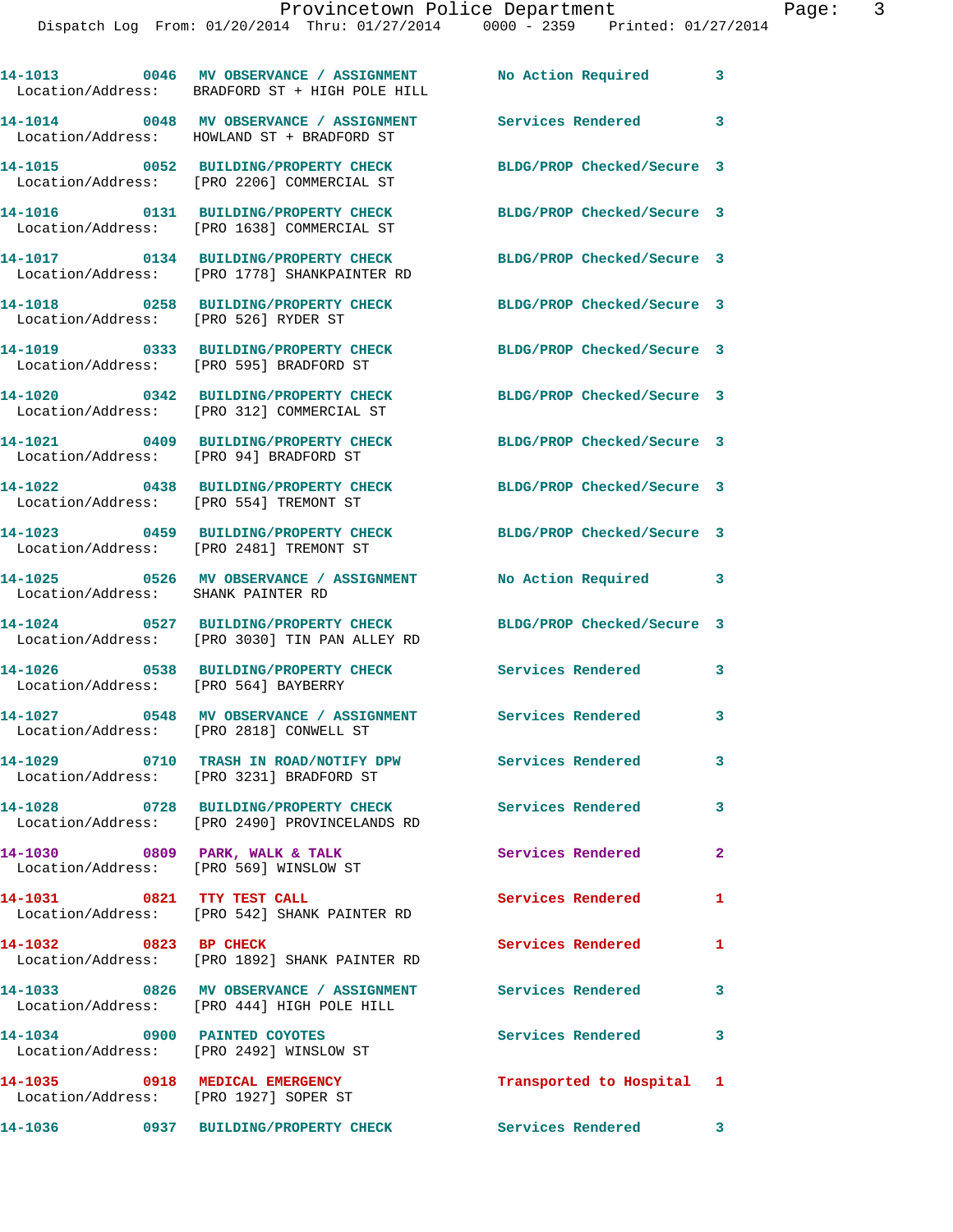|                                                                   | Provincetown Police Department<br>Dispatch Log From: 01/20/2014 Thru: 01/27/2014 0000 - 2359 Printed: 01/27/2014 |                                             | Page: 4      |
|-------------------------------------------------------------------|------------------------------------------------------------------------------------------------------------------|---------------------------------------------|--------------|
|                                                                   | Location/Address: [PRO 391] COMMERCIAL ST                                                                        |                                             |              |
|                                                                   | 14-1037 1005 ASSIST CITIZEN<br>Location/Address: [PRO 999] MONTELLO ST                                           | Services Rendered 3                         |              |
|                                                                   | 14-1038 1009 JACUZZI TIES CUT Services Rendered 3<br>Location/Address: [PRO 2362] BRADFORD ST                    |                                             |              |
|                                                                   | 14-1039 1015 BUILDING/PROPERTY CHECK Services Rendered 3<br>Location/Address: [PRO 2483] COMMERCIAL ST           |                                             |              |
|                                                                   | 14-1041 1152 ALARM TESTING<br>Location/Address: [PRO 3420] JOHNSON ST                                            | Services Rendered 1                         |              |
|                                                                   | 14-1042 1225 BUILDING/PROPERTY CHECK BLDG/PROP Checked/Secure 3<br>Location/Address: [PRO 2499] RACE POINT RD    |                                             |              |
|                                                                   | 14-1043 1249 BLIZZARD CHECK REQUEST Services Rendered 3<br>Location/Address: [PRO 1115] STANDISH ST              |                                             |              |
|                                                                   | 14-1044 1403 ASSIST AGENCY / MUTUAL AID Services Rendered 3<br>Location/Address: [PRO 396] COMMERCIAL ST         |                                             |              |
|                                                                   | 14-1045 1419 SUSPICIOUS ACTIVITY 1991 Services Rendered 2<br>Location/Address: [PRO 706] BAYBERRY AVE            |                                             |              |
| Refer To Accident: 14-3-AC                                        | 14-1046 1443 MV ACCIDENT 140 Services Rendered 1<br>Location/Address: [PRO 2207] SHANK PAINTER RD                |                                             |              |
|                                                                   | 14-1047 1449 ASSIST CITIZEN<br>Location/Address: [PRO 327] COMMERCIAL ST                                         | Services Rendered 3                         |              |
| Location/Address: BRADFORD ST                                     | 14-1048 1511 MEDICAL EMERGENCY <b>NEW PATIENT REFUSAL</b>                                                        |                                             | 1            |
| 14-1049   1516   CAR REMOVAL<br>Location/Address: PEARL ST        |                                                                                                                  | Services Rendered 3                         |              |
| 14-1050 1620 MV COMPLAINT<br>Location/Address: PLEASANT ST        |                                                                                                                  | Services Rendered                           | $\mathbf{2}$ |
|                                                                   | 14-1051 1636 MEDICAL EMERGENCY<br>Location/Address: [PRO 1104] SHIPS WAY RD                                      | Transported to Hospital 1                   |              |
| 14-1052 1641 PARKING BAN                                          | Location/Address: [PRO 1467] CONANT ST                                                                           | Vehicle Towed <b>Search Struck Struck</b>   | $\mathbf{2}$ |
| 14-1054 1725 WELL BEING CHECK<br>Location/Address: HARRY KEMP WAY |                                                                                                                  | Services Rendered                           | 3            |
|                                                                   | 14-1055 1830 LOST PURSE<br>Location/Address: [PRO 542] SHANK PAINTER RD                                          | Services Rendered 3                         |              |
| 14-1056 1901 MV COMPLAINT<br>Location/Address: STANDISH ST        |                                                                                                                  | Services Rendered                           | $\mathbf{2}$ |
|                                                                   | 14-1057 1908 ALARM - GENERAL<br>Location/Address: [PRO 182] COMMERCIAL ST                                        | False Alarm <b>Exercise Service Service</b> | $\mathbf{1}$ |
| Location/Address: [PRO 3287] ROUTE 6                              | 14-1058 1953 BUILDING/PROPERTY CHECK BLDG/PROP Checked/Secure 3                                                  |                                             |              |
|                                                                   | 14-1059 2200 BUILDING/PROPERTY CHECK BLDG/PROP Checked/Secure 3<br>Location/Address: [PRO 2483] COMMERCIAL ST    |                                             |              |
| Location/Address: [PRO 444] HIGH POLE                             | 14-1061 2312 BUILDING/PROPERTY CHECK BLDG/PROP Checked/Secure 3                                                  |                                             |              |
| Location/Address: [PRO 2521] ROUTE 6                              | 14-1062 2314 BUILDING/PROPERTY CHECK BLDG/PROP Checked/Secure 3                                                  |                                             |              |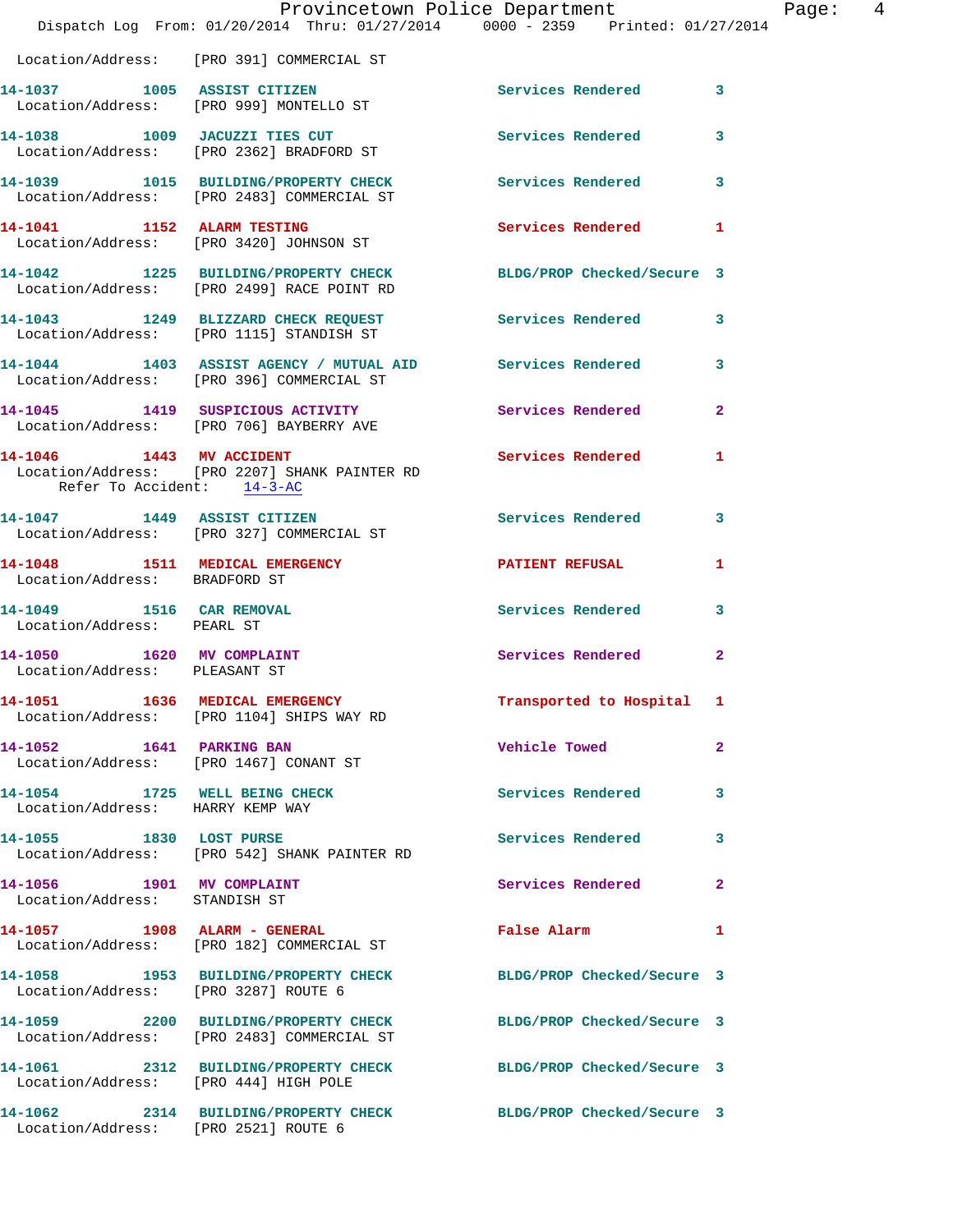**14-1063 2348 BUILDING/PROPERTY CHECK BLDG/PROP Checked/Secure 3**  Location/Address: [PRO 516] RACE POINT RD **For Date: 01/22/2014 - Wednesday 14-1060 0000 LOBBY TRAFFIC BLDG/PROP Checked/Secure 2 17**  Location/Address: [PRO 542] SHANK PAINTER RD **14-1064 0000 BUILDING/PROPERTY CHECK BLDG/PROP Checked/Secure 3**  Location/Address: [PRO 379] COMMERCIAL ST Location Location

**14-1084 1433 PARKED MV/SNOW EVENT FOLLOW UP 2** 

|                                        | LOCAtion/Address: [PRO 379] COMMERCIAL ST                                                                        |                            |   |
|----------------------------------------|------------------------------------------------------------------------------------------------------------------|----------------------------|---|
| 14-1065 0031 MV COMPLAINT              | Location/Address: [PRO 94] BRADFORD ST                                                                           | Services Rendered 2        |   |
|                                        | 14-1066 0033 BUILDING/PROPERTY CHECK<br>Location/Address: [PRO 2206] COMMERCIAL ST                               | BLDG/PROP Checked/Secure 3 |   |
|                                        | 14-1067 0037 BUILDING/PROPERTY CHECK<br>Location/Address: [PRO 2543] MACMILLAN WHARF                             | BLDG/PROP Checked/Secure 3 |   |
| Location/Address: [PRO 413] CONWELL ST | 14-1068 0055 BUILDING/PROPERTY CHECK                                                                             | BLDG/PROP Checked/Secure 3 |   |
| Location/Address: [PRO 526] RYDER ST   | 14-1069 0144 BUILDING/PROPERTY CHECK                                                                             | BLDG/PROP Checked/Secure 3 |   |
|                                        | 14-1070 0203 BUILDING/PROPERTY CHECK<br>Location/Address: [PRO 545] SHANK PAINTER RD                             | BLDG/PROP Checked/Secure 3 |   |
|                                        | 14-1071 0235 BUILDING/PROPERTY CHECK<br>Location/Address: [PRO 3151] COMMERCIAL ST                               | BLDG/PROP Checked/Secure 3 |   |
|                                        | 14-1072 0313 BUILDING/PROPERTY CHECK<br>Location/Address: [PRO 2898] JEROME SMITH RD                             | BLDG/PROP Checked/Secure 3 |   |
| Location/Address: [PRO 2521] ROUTE 6   | 14-1073 0324 BUILDING/PROPERTY CHECK BLDG/PROP Checked/Secure 3                                                  |                            |   |
|                                        | 14-1074 0346 BUILDING/PROPERTY CHECK<br>Location/Address: [PRO 595] BRADFORD ST                                  | BLDG/PROP Checked/Secure 3 |   |
|                                        | 14-1075 0433 BUILDING/PROPERTY CHECK BLDG/PROP Checked/Secure 3<br>Location/Address: [PRO 3030] TIN PAN ALLEY RD |                            |   |
| Location/Address: [PRO 554] TREMONT ST | 14-1076 0520 BUILDING/PROPERTY CHECK                                                                             | BLDG/PROP Checked/Secure 3 |   |
|                                        | 14-1077 0524 BUILDING/PROPERTY CHECK<br>Location/Address: [PRO 2489] BRADFORD ST                                 | BLDG/PROP Checked/Secure 3 |   |
| Location/Address: [PRO 512] PRINCE ST  | 14-1078 0532 BUILDING/PROPERTY CHECK BLDG/PROP Checked/Secure 3                                                  |                            |   |
|                                        | 14-1079 0550 BUILDING/PROPERTY CHECK BLDG/PROP Checked/Secure 3<br>Location/Address: [PRO 444] HIGH POLE HILL    |                            |   |
| 14-1080 0727 LOST KEY RING             | Location/Address: [PRO 542] SHANK PAINTER RD                                                                     | Services Rendered          | 3 |
| Location/Address:                      | 14-1081 0906 BUILDING/PROPERTY CHECK<br>[PRO 391] COMMERCIAL ST                                                  | Services Rendered          | 3 |
| 14-1082                                | 0941 SERVICE CALL<br>Location/Address: [PRO 3632] COMMERCIAL ST                                                  | Services Rendered          | 3 |
| 14-1083 1426 OPEN DOOR                 | Location/Address: [PRO 3148] COMMERCIAL ST                                                                       | Services Rendered          | 3 |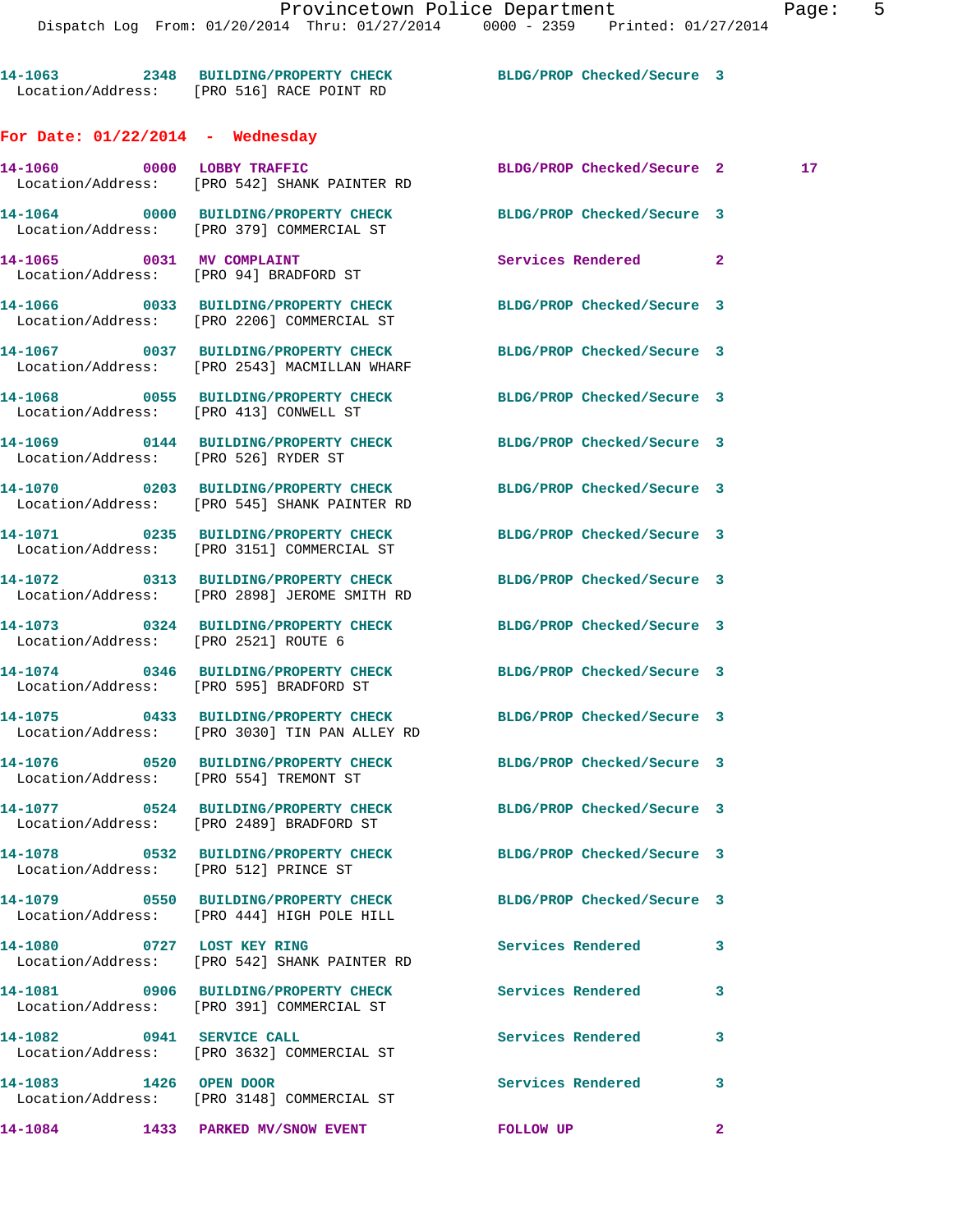|                                        | Dispatch Log From: 01/20/2014 Thru: 01/27/2014 0000 - 2359 Printed: 01/27/2014                                 | Provincetown Police Department |   | Page: 6 |  |
|----------------------------------------|----------------------------------------------------------------------------------------------------------------|--------------------------------|---|---------|--|
| Location/Address: CUDWORTH ST          |                                                                                                                |                                |   |         |  |
|                                        | 14-1085 1539 MEDICAL EMERGENCY<br>Location/Address: [PRO 1969] BRADFORD ST                                     | Transported to Hospital 1      |   |         |  |
| Location/Address: [PRO 3259] MACMILLAN | 14-1087 1619 BUILDING/PROPERTY CHECK BLDG/PROP Checked/Secure 3                                                |                                |   |         |  |
|                                        | 14-1088 1740 MEDICAL EMERGENCY<br>Location/Address: [PRO 3222] ALDEN ST                                        | Transported to Hospital 1      |   |         |  |
|                                        | 14-1090 1838 BUILDING/PROPERTY CHECK<br>Location/Address: [PRO 2206] COMMERCIAL ST                             | BLDG/PROP Checked/Secure 3     |   |         |  |
|                                        | 14-1091 1841 BUILDING/PROPERTY CHECK<br>Location/Address: [PRO 440] HARRY KEMP WAY                             | BLDG/PROP Checked/Secure 3     |   |         |  |
|                                        | 14-1092 1906 TTY TEST CALL<br>Location/Address: [PRO 542] SHANK PAINTER RD                                     | Services Rendered 1            |   |         |  |
|                                        | 14-1093 1951 BUILDING/PROPERTY CHECK<br>Location/Address: [PRO 391] COMMERCIAL ST                              | BLDG/PROP Checked/Secure 3     |   |         |  |
|                                        | 14-1094 2043 BUILDING/PROPERTY CHECK<br>Location/Address: [PRO 306] COMMERCIAL ST                              | BLDG/PROP Checked/Secure 3     |   |         |  |
|                                        | 14-1095 2150 BUILDING/PROPERTY CHECK BLDG/PROP Checked/Secure 3<br>Location/Address: [PRO 545] SHANKPAINTER RD |                                |   |         |  |
|                                        | 14-1096 2240 MEDICAL EMERGENCY<br>Location/Address: [PRO 1251] SEASHORE PARK DR                                | PATIENT REFUSAL 1              |   |         |  |
| For Date: $01/23/2014$ - Thursday      |                                                                                                                |                                |   |         |  |
|                                        | 14-1111 0000 LOBBY TRAFFIC<br>Location/Address: [PRO 542] SHANK PAINTER RD                                     | Services Rendered 2            |   | 19      |  |
|                                        | 14-1097 0001 BUILDING/PROPERTY CHECK<br>Location/Address: [PRO 338] SHANKPAINTER RD                            | Services Rendered              | 3 |         |  |
| Location/Address:                      | 14-1099 0013 BUILDING/PROPERTY CHECK BLDG/PROP Checked/Secure 3<br>[PRO 1778] SHANK PAINTER RD                 |                                |   |         |  |
|                                        | Location/Address: [PRO 595] BRADFORD ST                                                                        | BLDG/PROP Checked/Secure 3     |   |         |  |
|                                        | 14-1100 0140 BUILDING/PROPERTY CHECK<br>Location/Address: [PRO 182] COMMERCIAL ST                              | BLDG/PROP Checked/Secure 3     |   |         |  |
|                                        | 14-1101 0144 BUILDING/PROPERTY CHECK<br>Location/Address: [PRO 1989] COMMERCIAL ST                             | BLDG/PROP Checked/Secure 3     |   |         |  |
| Location/Address: [PRO 3259] MACMILLAN | 14-1102 0159 BUILDING/PROPERTY CHECK                                                                           | BLDG/PROP Checked/Secure 3     |   |         |  |

**14-1103 0211 BUILDING/PROPERTY CHECK Services Rendered 3**  Location/Address: [PRO 106] COMMERCIAL ST

Location/Address: [PRO 488] MAYFLOWER ST

Location/Address: [PRO 379] COMMERCIAL ST

Location/Address: [PRO 530] SHANKPAINTER RD

**14-1106 0406 BUILDING/PROPERTY CHECK BLDG/PROP Checked/Secure 3** 

**14-1107 0523 BUILDING/PROPERTY CHECK BLDG/PROP Checked/Secure 3**  Location/Address: [PRO 306] COMMERCIAL ST

**14-1104 0223 BUILDING/PROPERTY CHECK BLD/PROP CHECKED UNSECUR 3** 

**14-1105 0257 BUILDING/PROPERTY CHECK BLDG/PROP Checked/Secure 3**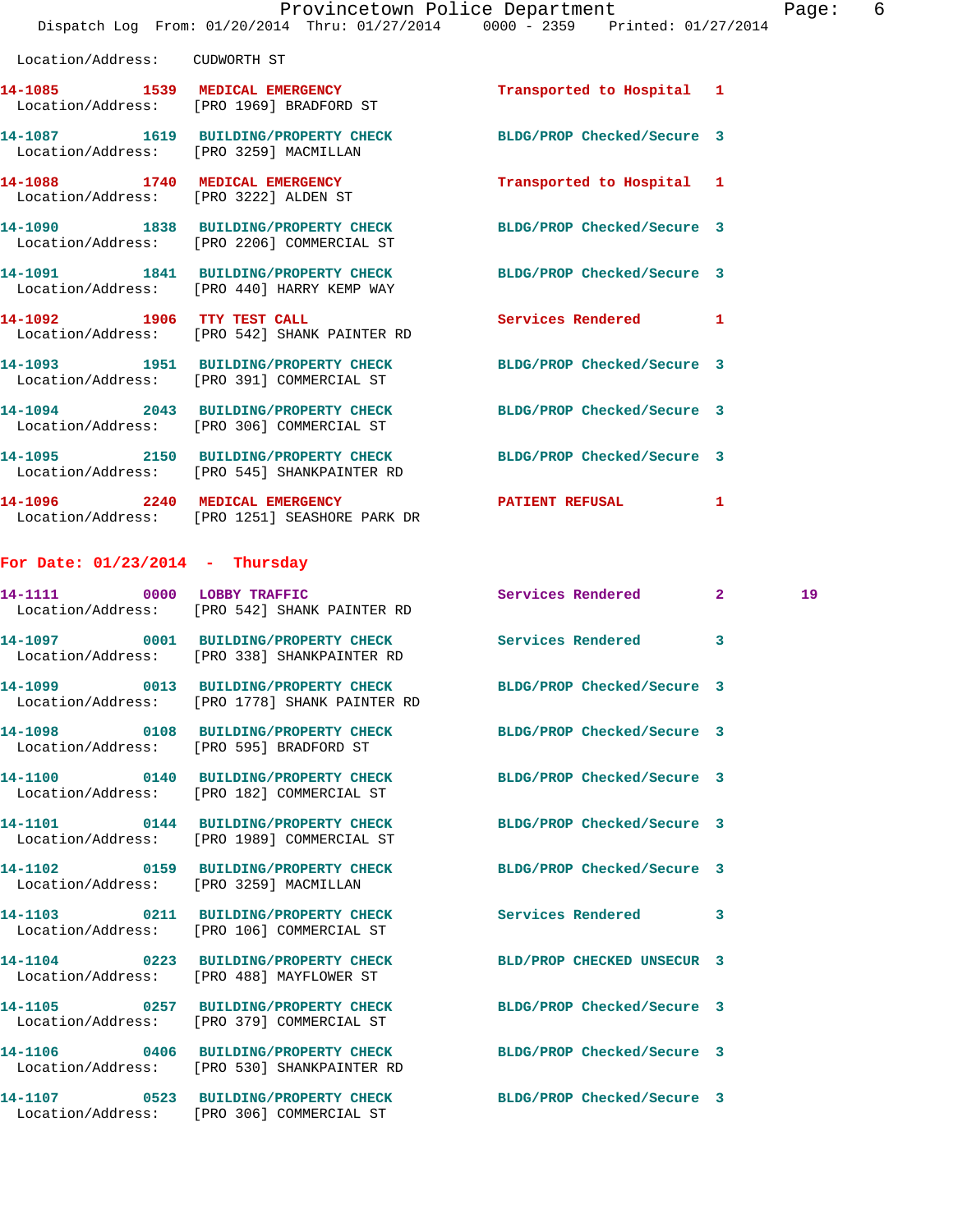|                           | Dispatch Log From: 01/20/2014 Thru: 01/27/2014 0000 - 2359 Printed: 01/27/2014                                   | Provincetown Police Department Page: 7 |              |   |
|---------------------------|------------------------------------------------------------------------------------------------------------------|----------------------------------------|--------------|---|
|                           | 14-1108 0529 BUILDING/PROPERTY CHECK BLDG/PROP Checked/Secure 3<br>Location/Address: [PRO 447] JEROME SMITH RD   |                                        |              |   |
|                           | 14-1109 0559 SERVE WARRANT<br>Location/Address: [PRO 3259] MACMILLAN WHARF                                       | Could Not Locate 3                     |              |   |
|                           | 14-1110 0624 BUILDING/PROPERTY CHECK Services Rendered 3<br>Location/Address: [PRO 2206] COMMERCIAL ST           |                                        |              |   |
|                           | 14-1112 0751 BUILDING/PROPERTY CHECK BLDG/PROP Checked/Secure 3<br>Location/Address: [PRO 2898] JEROME SMITH RD  |                                        |              |   |
|                           | 14-1113 0759 SNOW REMOVAL<br>Location/Address: [PRO 519] RACE POINT RD                                           | Services Rendered 3                    |              |   |
| 14-1114 0808 AT SCHOOL    | Location/Address: [PRO 569] WINSLOW ST                                                                           | Services Rendered 3                    |              |   |
|                           | 14-1115 0818 SOB/TRANSPORT<br>Location/Address: [PRO 440] HARRY KEMP WAY                                         | Transported to Hospital 1              |              |   |
|                           | 14-1117 0845 BUILDING/PROPERTY CHECK Services Rendered 3<br>Location/Address: [PRO 521] ROUTE 6                  |                                        |              |   |
|                           | 14-1118 0904 ABDOMINAL/TRANSPORT<br>Location/Address: [PRO 440] HARRY KEMP WAY                                   | Transported to Hospital 1              |              |   |
|                           | 14-1120 0915 MV OBSERVANCE / ASSIGNMENT<br>Location/Address: BRADFORD ST + ANTHONY ST                            | No Action Required 3                   |              |   |
|                           | 14-1121 0922 BUILDING/PROPERTY CHECK Services Rendered 3<br>Location/Address: [PRO 391] COMMERCIAL ST            |                                        |              |   |
|                           | 14-1122 0924 MV OBSERVANCE / ASSIGNMENT Services Rendered<br>Location/Address: [PRO 391] COMMERCIAL ST           |                                        | 3            |   |
|                           | 14-1123 1022 BUILDING/PROPERTY CHECK Services Rendered 3<br>Location/Address: [PRO 2483] COMMERCIAL ST           |                                        |              |   |
|                           | 14-1124 1027 MV OBSERVANCE / ASSIGNMENT Services Rendered<br>Location/Address: [PRO 106] COMMERCIAL ST           |                                        | $\mathbf{3}$ |   |
|                           | 14-1125 1035 MV OBSERVANCE / ASSIGNMENT<br>Location/Address: [PRO 2818] CONWELL ST                               | Services Rendered                      | $\mathbf{3}$ |   |
|                           | 14-1126 1117 ALARM - GENERAL<br>Location/Address: [PRO 1683] PRINCE ST                                           | Services Rendered 1                    |              |   |
|                           | 14-1127 1153 ALARM - GENERAL<br>Location/Address: [PRO 1646] WINSLOW ST                                          | False Alarm                            | 1            |   |
| Location/Address: ROUTE 6 | 14-1129 1212 MV OBSERVANCE / ASSIGNMENT No Action Required                                                       |                                        | 3            |   |
|                           | 14-1130 1221 SERVICE CALL<br>Location/Address: [PRO 488] MAYFLOWER AVE                                           | Services Rendered 3                    |              |   |
|                           | 14-1131 1235 COURT RUN<br>Location/Address: [PRO 542] SHANK PAINTER RD                                           | Taken/Referred to Other 3              |              |   |
|                           | 14-1132 1259 BUILDING/PROPERTY CHECK BLDG/PROP Checked/Secure 3<br>Location/Address: [PRO 2490] PROVINCELANDS RD |                                        |              |   |
|                           | 14-1133 1259 911 MISDIAL<br>Location/Address: [PRO 440] HARRY KEMP WAY                                           | Unfounded                              | $\mathbf{1}$ | 1 |
| 14-1134 1340 WATER LEAK   | Location/Address: [PRO 1289] BRADFORD ST                                                                         | No Action Required 3                   |              |   |
|                           |                                                                                                                  |                                        |              |   |

**14-1135 1344 ALARM - FIRE False Alarm 1**  Location/Address: [PRO 1926] COMMERCIAL ST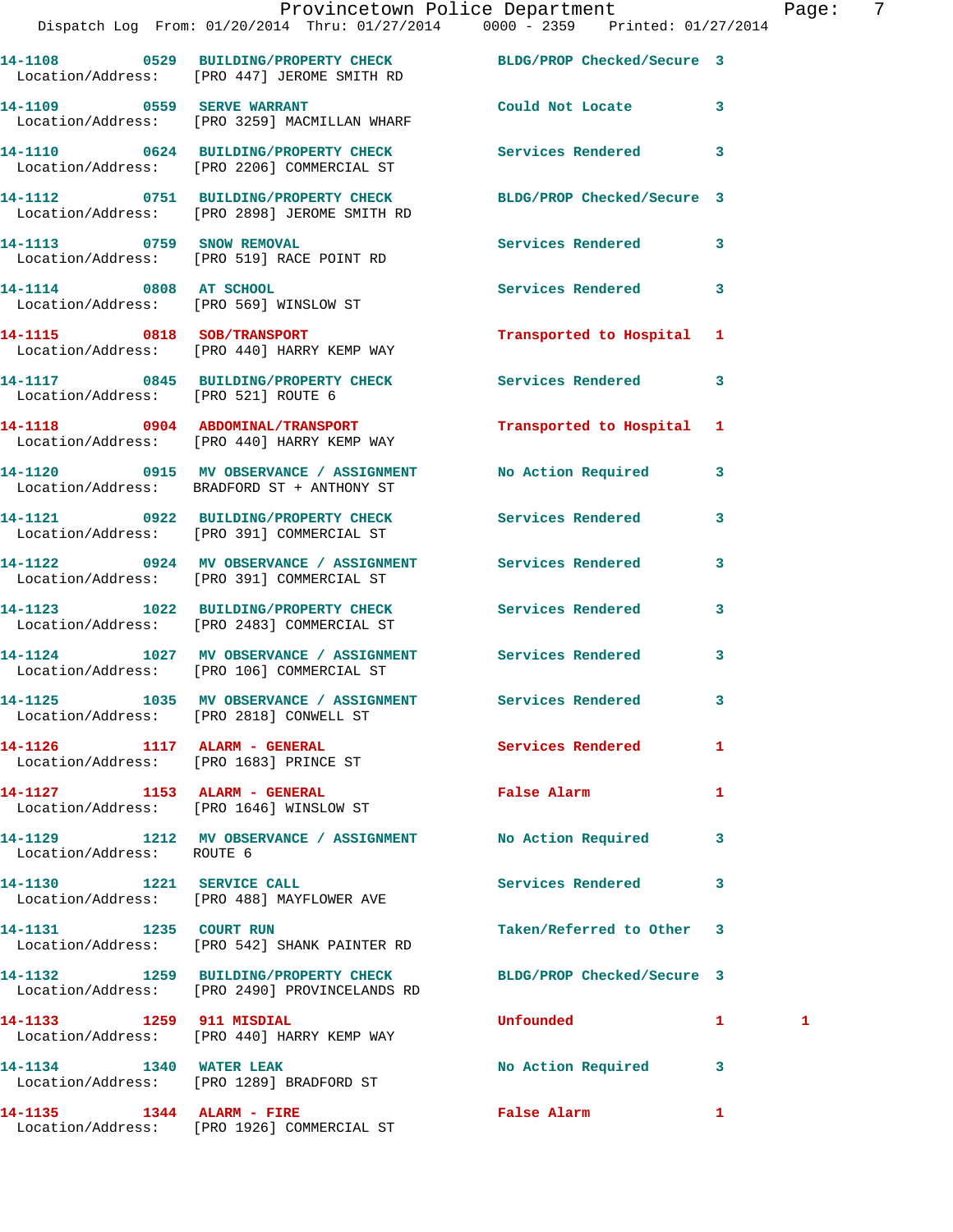| 14-1136   1353   ALARM - FIRE                   | Location/Address: [PRO 2977] COMMERCIAL ST                                                                | False Alarm 1              |                            |
|-------------------------------------------------|-----------------------------------------------------------------------------------------------------------|----------------------------|----------------------------|
|                                                 | 14-1137 1357 ALARM - GENERAL<br>Location/Address: [PRO 2616] COMMERCIAL ST                                | <b>SPOKEN TO</b>           | 1                          |
| Location/Address: [PRO 3259] MACMILLAN          | 14-1138 1411 BUILDING/PROPERTY CHECK BLDG/PROP Checked/Secure 3                                           |                            |                            |
|                                                 | 14-1139 1459 PROPERTY DAMAGE<br>Location/Address: [PRO 165] COMMERCIAL ST                                 | Services Rendered 3        |                            |
|                                                 | 14-1141 1557 BUILDING/PROPERTY CHECK<br>Location/Address: [PRO 1778] SHANKPAINTER RD                      | BLDG/PROP Checked/Secure 3 |                            |
|                                                 | 14-1142 1559 PARK, WALK & TALK<br>Location/Address: [PRO 3296] SHANKPAINTER RD                            | Services Rendered          | $\overline{\phantom{a}}$ 2 |
|                                                 | 14-1144 1559 ASSIST AGENCY / MUTUAL AID Services Rendered<br>Location: COMMERCIAL ST, EAST OF ALLERTON ST |                            | $\sim$ 3                   |
| Location/Address: [PRO 3259] MACMILLAN          | 14-1143 1608 BUILDING/PROPERTY CHECK BLDG/PROP Checked/Secure 3                                           |                            |                            |
|                                                 | 14-1145 1612 PARK, WALK & TALK<br>Location/Address: [PRO 145] COMMERCIAL ST                               | <b>Services Rendered</b> 2 |                            |
| Location/Address: OAK DR                        | 14-1146 1619 ASSIST AGENCY / FROZEN F.H. Taken/Referred to Other 3                                        |                            |                            |
| 14-1147 1650 COMPLAINT                          | Location/Address: [PRO 236] COMMERCIAL ST                                                                 | Services Rendered 3        |                            |
| Location/Address: [PRO 433] RYDER ST            | 14-1148 1725 BUILDING/PROPERTY CHECK BLDG/PROP Checked/Secure 3                                           |                            |                            |
|                                                 | 14-1149 1738 ASSIST CITIZEN<br>Location/Address: [PRO 376] COMMERCIAL ST                                  | Services Rendered 3        |                            |
|                                                 | 14-1152 1757 BUILDING/PROPERTY CHECK<br>Location/Address: [PRO 2543] MACMILLAN WHARF                      | BLDG/PROP Checked/Secure 3 |                            |
|                                                 | 14-1153 1916 BUILDING/PROPERTY CHECK<br>Location/Address: [PRO 519] RACE POINT RD                         | BLDG/PROP Checked/Secure 3 |                            |
| 14-1154<br>Location/Address: [PRO 571] ALDEN ST | 2014 BUILDING/PROPERTY CHECK                                                                              | BLDG/PROP Checked/Secure 3 |                            |
| 14-1155 2034 MV STOP                            | Location/Address: RYDER ST + BRADFORD ST                                                                  | <b>VERBAL WARNING</b>      | 3                          |
| Location/Address: [PRO 512] PRINCE ST           | 14-1156 2034 BUILDING/PROPERTY CHECK                                                                      | BLDG/PROP Checked/Secure 3 |                            |
| Location/Address: [PRO 3287] ROUTE 6            | 14-1157 2111 BUILDING/PROPERTY CHECK                                                                      | BLDG/PROP Checked/Secure 3 |                            |
| 14-1158                                         | 2358 BUILDING/PROPERTY CHECK<br>Location/Address: [PRO 175] COMMERCIAL ST                                 | BLDG/PROP Checked/Secure 3 |                            |

## **For Date: 01/24/2014 - Friday**

| 14-1159<br>Location/Address: | 0002 | LOBBY TRAFFIC<br>FPRO 5421 SHANK PAINTER RD                | Services Rendered |                            | 12 |
|------------------------------|------|------------------------------------------------------------|-------------------|----------------------------|----|
| 14-1160<br>Location/Address: | 0031 | <b>BUILDING/PROPERTY CHECK</b><br>[PRO 440] HARRY KEMP WAY |                   | BLDG/PROP Checked/Secure 3 |    |
| 14-1161                      | 0032 | <b>BUILDING/PROPERTY CHECK</b>                             |                   | BLDG/PROP Checked/Secure 3 |    |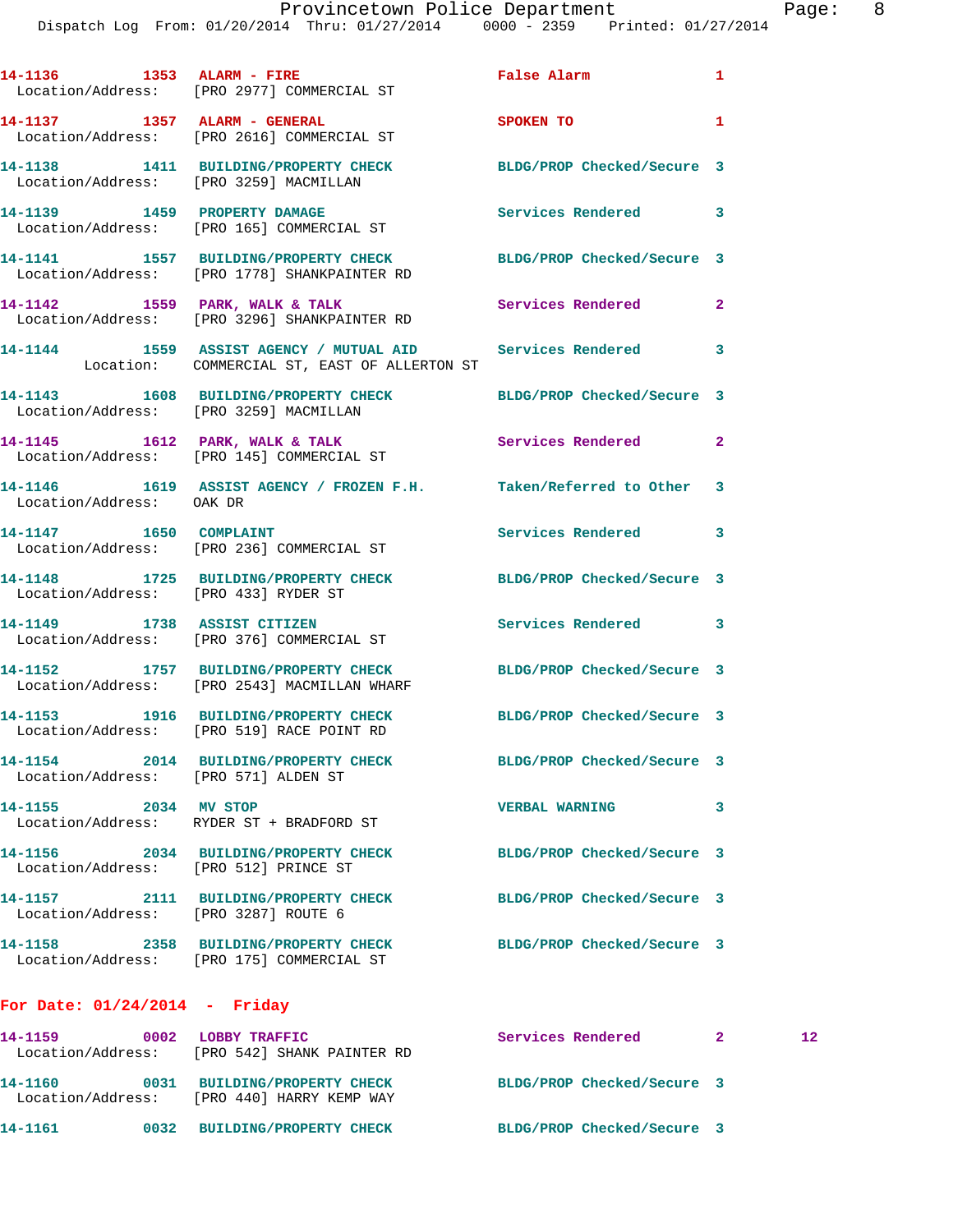|                                                                 | Provincetown Police Department<br>Dispatch Log From: 01/20/2014 Thru: 01/27/2014 0000 - 2359 Printed: 01/27/2014 |                            |   |
|-----------------------------------------------------------------|------------------------------------------------------------------------------------------------------------------|----------------------------|---|
|                                                                 | Location/Address: [PRO 1638] COMMERCIAL ST                                                                       |                            |   |
|                                                                 | 14-1162 0038 MV OBSERVANCE / ASSIGNMENT Services Rendered 3<br>Location/Address: [PRO 2577] BRADFORD ST          |                            |   |
|                                                                 | 14-1163 0134 BUILDING/PROPERTY CHECK BLDG/PROP Checked/Secure 3<br>Location/Address: [PRO 379] COMMERCIAL ST     |                            |   |
|                                                                 | 14-1164 0138 BUILDING/PROPERTY CHECK BLDG/PROP Checked/Secure 3<br>Location/Address: [PRO 488] MAYFLOWER ST      |                            |   |
|                                                                 | 14-1165 0140 MV OBSERVANCE / ASSIGNMENT Services Rendered 3<br>Location/Address: BRADFORD ST + HOWLAND ST        |                            |   |
|                                                                 | 14-1166 0255 BUILDING/PROPERTY CHECK<br>Location/Address: [PRO 3292] COMMERCIAL ST                               | BLDG/PROP Checked/Secure 3 |   |
|                                                                 | 14-1167 0432 BUILDING/PROPERTY CHECK<br>Location/Address: [PRO 306] COMMERCIAL ST                                | BLDG/PROP Checked/Secure 3 |   |
|                                                                 | 14-1168 0433 BUILDING/PROPERTY CHECK<br>Location/Address: [PRO 3296] SHANKPAINTER RD                             | BLDG/PROP Checked/Secure 3 |   |
|                                                                 | 14-1169 0516 BUILDING/PROPERTY CHECK<br>Location/Address: [PRO 2206] COMMERCIAL ST                               | Services Rendered          | 3 |
| Location/Address: [PRO 3287] ROUTE 6                            | 14-1170 0610 BUILDING/PROPERTY CHECK                                                                             | Services Rendered          | 3 |
|                                                                 | 14-1171 0733 BUILDING/PROPERTY CHECK<br>Location/Address: [PRO 391] COMMERCIAL ST                                | Services Rendered          | 3 |
|                                                                 | 14-1172 0754 MV OBSERVANCE / ASSIGNMENT Services Rendered<br>Location/Address: [PRO 391] COMMERCIAL ST           |                            | 3 |
| 14-1173 0807 MV STOP<br>Location/Address: [PRO 2479] ROUTE 6    |                                                                                                                  | <b>VERBAL WARNING</b>      | 3 |
| 14-1174 0815 MV STOP                                            | Location/Address: PEARL ST + BRADFORD ST                                                                         | <b>VERBAL WARNING</b>      | 3 |
| 14-1175<br>Location/Address: [PRO 569] WINSLOW ST               | 0817 AT SCHOOL                                                                                                   | Services Rendered          | 3 |
|                                                                 | 14-1176 0851 LOCKBOX INSTALLATION<br>Location/Address: [PRO 2144] CONWELL ST                                     | Services Rendered          | 3 |
| 14-1177 0857 WIRES DOWN                                         | Location/Address: [PRO 1162] WINSLOW ST                                                                          | Taken/Referred to Other    | 2 |
| Location/Address: THISTLEMORE WAY                               | 14-1178 0935 LOCKBOX INSTALLATION                                                                                | Services Rendered          | 3 |
|                                                                 | 14-1179 0944 HEART/TRANSPORT<br>Location/Address: [PRO 1211] COMMERCIAL ST                                       | Transported to Hospital    | ı |
|                                                                 | 14-1180 1005 WELL-BEING CHECK<br>Location/Address: [PRO 3632] COMMERCIAL ST                                      | SPOKEN TO                  | 3 |
|                                                                 | 14-1181 1013 BUILDING/PROPERTY CHECK<br>Location/Address: [PRO 2483] COMMERCIAL ST                               | <b>Services Rendered</b>   | 3 |
| Location/Address: [PRO 564] BAYBERRY                            | 14-1183 1023 BUILDING/PROPERTY CHECK                                                                             | BLDG/PROP Checked/Secure 3 |   |
| 14-1184 1035 VERBAL SPEED<br>Location/Address: PROVINCELANDS RD |                                                                                                                  | <b>VERBAL WARNING</b>      | 3 |
| 14-1185                                                         | 1040 MV OBSERVANCE / ASSIGNMENT Services Rendered                                                                |                            | 3 |

Location/Address: [PRO 2521] ROUTE 6

Page: 9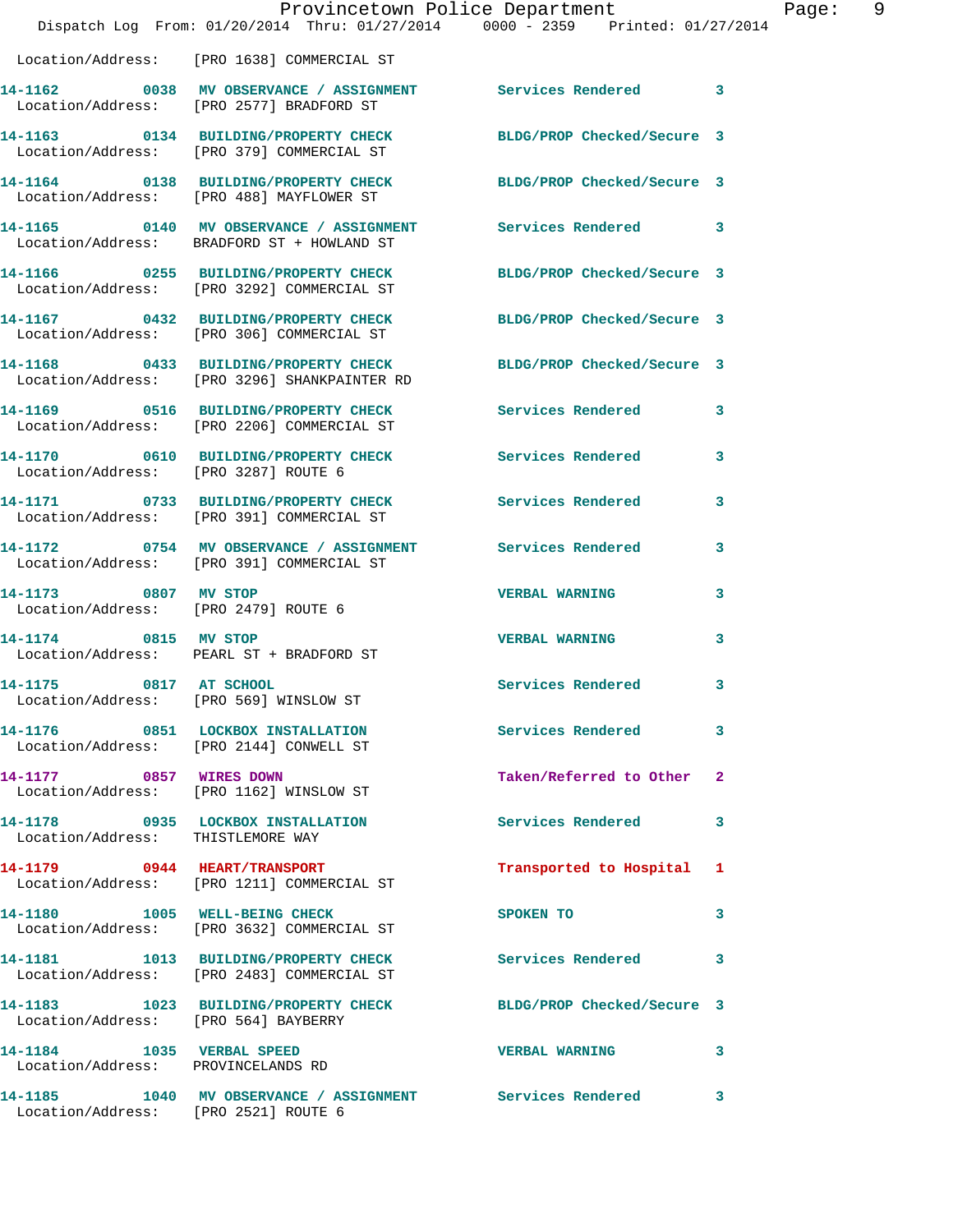|                                        | Dispatch Log From: 01/20/2014 Thru: 01/27/2014 0000 - 2359 Printed: 01/27/2014                             | Provincetown Police Department Page: 10 |              |   |  |
|----------------------------------------|------------------------------------------------------------------------------------------------------------|-----------------------------------------|--------------|---|--|
|                                        | 14-1186 1108 PARK, WALK & TALK 5 Services Rendered 2<br>Location/Address: [PRO 3296] SHANK PAINTER RD      |                                         |              |   |  |
| Refer To Accident: 14-4-AC             | 14-1187 1221 MV ACCIDENT Services Rendered 1<br>Location/Address: [PRO 3004] BRADFORD ST                   |                                         |              |   |  |
|                                        | 14-1188 1227 ALARM - FIRE<br>Location/Address: [PRO 146] COMMERCIAL ST                                     | False Alarm 1                           |              |   |  |
|                                        | 14-1189 1229 AT SCHOOL<br>Location/Address: [PRO 569] WINSLOW ST                                           | Services Rendered                       | $\mathbf{3}$ |   |  |
|                                        | 14-1190 1303 SERVE NO TRESPASS<br>Location/Address: [PRO 1669] BRADFORD ST                                 | Services Rendered 2                     |              |   |  |
|                                        | 14-1191 1341 COMPLAINT<br>Location/Address: [PRO 442] HARRY KEMP WAY                                       | No Action Required 3                    |              |   |  |
| Location/Address: [PRO 3259] MACMILLAN | 14-1192 1416 BUILDING/PROPERTY CHECK BLDG/PROP Checked/Secure 3                                            |                                         |              |   |  |
|                                        | 14-1193 1420 MV OBSERVANCE / ASSIGNMENT Services Rendered 3<br>Location/Address: STANDISH ST + BRADFORD ST |                                         |              |   |  |
|                                        | 14-1194 1521 MV OBSERVANCE / ASSIGNMENT Services Rendered 3<br>Location/Address: BRADFORD ST + RYDER ST    |                                         |              |   |  |
|                                        | 14-1195 1522 PARKING / GENERAL Services Rendered 3<br>Location/Address: [PRO 1892] SHANK PAINTER RD        |                                         |              |   |  |
| 14-1196 1526 MV STOP                   | Location/Address: BRADFORD ST + STANDISH ST                                                                | <b>VERBAL WARNING</b>                   | 3            |   |  |
|                                        | 14-1197 1559 PARK, WALK & TALK<br>Location/Address: [PRO 106] COMMERCIAL ST                                | Services Rendered 2                     |              |   |  |
| Location/Address: [OT] ROUTE 6         | 14-1198 1618 ROUTE 6 CLOSED AT X10 Taken/Referred to Other 3                                               |                                         |              |   |  |
|                                        | 14-1199 1701 BUILDING/PROPERTY CHECK BLDG/PROP Checked/Secure 3<br>Location/Address: [PRO 3259] MACMILLAN  |                                         |              |   |  |
|                                        | 14-1200 1703 ALARM - GENERAL<br>Location/Address: [PRO 2989] COMMERCIAL ST                                 | BLDG/PROP Checked/Secure 1              |              |   |  |
|                                        | 14-1201 1734 ALARM - GENERAL<br>Location/Address: [PRO 2989] COMMERCIAL ST                                 | BLDG/PROP Checked/Secure 1              |              |   |  |
| Location/Address: [PRO 564] BAYBERRY   | 14-1202 1821 BUILDING/PROPERTY CHECK BLDG/PROP Checked/Secure 3                                            |                                         |              |   |  |
|                                        | 14-1203 2051 BUILDING/PROPERTY CHECK<br>Location/Address: [PRO 306] COMMERCIAL ST                          | BLDG/PROP Checked/Secure 3              |              |   |  |
| 14-1204 2215 COMPLAINT                 | Location/Address: [PRO 3443] COMMERCIAL ST                                                                 | SPOKEN TO                               | 3            |   |  |
| For Date: $01/25/2014$ - Saturday      |                                                                                                            |                                         |              |   |  |
|                                        | 14-1217 0000 LOBBY TRAFFIC<br>Location/Address: [PRO 542] SHANK PAINTER RD                                 | Services Rendered 2                     |              | 4 |  |
|                                        | 14-1205 0014 BUILDING/PROPERTY CHECK<br>Location/Address: [PRO 391] COMMERCIAL ST                          | BLDG/PROP Checked/Secure 3              |              |   |  |
|                                        | 14-1206 0032 BUILDING/PROPERTY CHECK BLDG/PROP Checked/Secure 3<br>Location/Address: [PRO 3259] MACMILLAN  |                                         |              |   |  |
|                                        | 14-1207 0048 MV OBSERVANCE / ASSIGNMENT Services Rendered                                                  |                                         | 3            |   |  |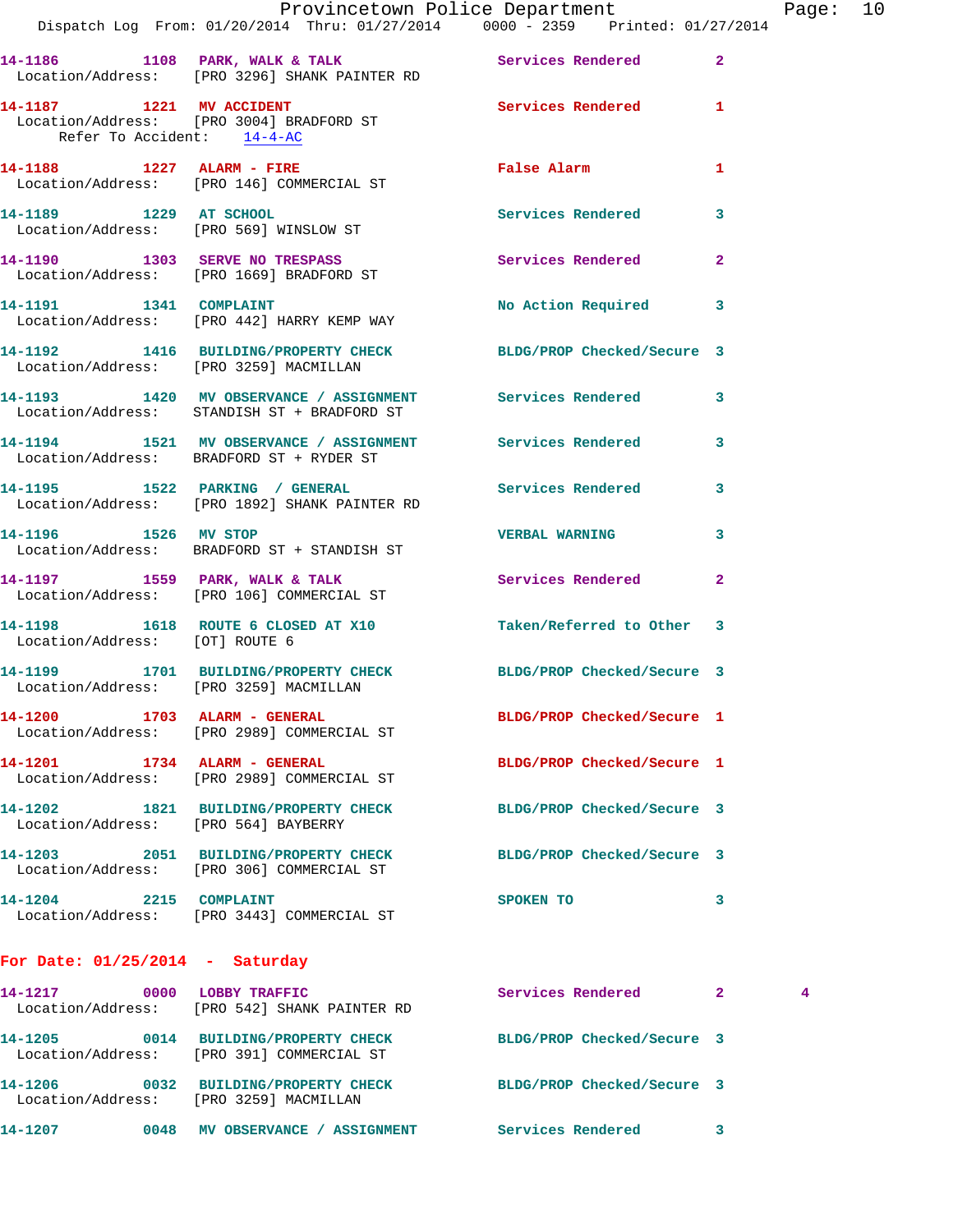|                                        | Provincetown Police Department<br>Dispatch Log From: 01/20/2014 Thru: 01/27/2014 0000 - 2359 Printed: 01/27/2014 |                            | Page: 11 |  |
|----------------------------------------|------------------------------------------------------------------------------------------------------------------|----------------------------|----------|--|
| Location/Address: CONWELL ST           |                                                                                                                  |                            |          |  |
|                                        | 14-1208 0101 ALARM - GENERAL Services Rendered 1<br>Location/Address: [PRO 376] COMMERCIAL ST                    |                            |          |  |
|                                        | 14-1209 0107 BUILDING/PROPERTY CHECK BLDG/PROP Checked/Secure 3<br>Location/Address: [PRO 488] MAYFLOWER ST      |                            |          |  |
| Location/Address: [PRO 2521] ROUTE 6   | 14-1210 0110 MV OBSERVANCE / ASSIGNMENT Services Rendered 3                                                      |                            |          |  |
| Location/Address: SHANKPAINTER RD      | 14-1211 0134 MV OBSERVANCE / ASSIGNMENT No Action Required 3                                                     |                            |          |  |
| Location/Address: [PRO 554] TREMONT ST | 14-1212 0241 BUILDING/PROPERTY CHECK BLDG/PROP Checked/Secure 3                                                  |                            |          |  |
|                                        | 14-1213 0354 BUILDING/PROPERTY CHECK BLDG/PROP Checked/Secure 3<br>Location/Address: [PRO 447] JEROME SMITH RD   |                            |          |  |
| Location/Address: [PRO 2539] RYDER ST  | 14-1214 0418 BUILDING/PROPERTY CHECK BLDG/PROP Checked/Secure 3                                                  |                            |          |  |
| Location/Address: [PRO 25] BRADFORD ST | 14-1215 0438 BUILDING/PROPERTY CHECK No Action Required 3                                                        |                            |          |  |
|                                        | 14-1216 0447 BUILDING/PROPERTY CHECK BLDG/PROP Checked/Secure 3<br>Location/Address: [PRO 2500] COMMERCIAL ST    |                            |          |  |
|                                        | 14-1218 0522 BUILDING/PROPERTY CHECK                                                                             | BLDG/PROP Checked/Secure 3 |          |  |

**14-1219 0545 BUILDING/PROPERTY CHECK BLDG/PROP Checked/Secure 3** 

**14-1220 0632 SERVICE CALL Services Rendered 3** 

**14-1221 0750 BUILDING/PROPERTY CHECK BLDG/PROP Checked/Secure 3** 

**14-1223 0856 BUILDING/PROPERTY CHECK BLDG/PROP Checked/Secure 3**  Location/Address: [PRO 3287] ROUTE 6

Location/Address: [PRO 2898] JEROME SMITH RD

Location/Address: [PRO 2500] COMMERCIAL ST

**14-1226 1121 COMPLAINT SPOKEN TO 3**  Location/Address: [PRO 1237] MILLER HILL RD

**14-1227 1123 HAZARDS/SNOW Services Rendered 2**  Location/Address: ALDEN ST

Location/Address: [PRO 1778] SHANKPAINTER RD

Location/Address: [PRO 519] RACE POINT RD

Location/Address: [PRO 112] COMMERCIAL ST

Location/Address: [PRO 1778] SHANK PAINTER RD

Location/Address: [PRO 569] WINSLOW ST

**14-1229 1138 MV OBSERVANCE / ASSIGNMENT Services Rendered 3**  Location/Address: [PRO 2952] SHANKPAINTER RD

Location/Address: [PRO 3176] COMMERCIAL ST

**14-1231 1229 BUILDING/PROPERTY CHECK BLDG/PROP Checked/Secure 3**  Location/Address: [PRO 571] ALDEN ST

**14-1222 0826 MV OBSERVANCE / ASSIGNMENT Services Rendered 3** 

**14-1224 1032 BUILDING/PROPERTY CHECK BLDG/PROP Checked/Secure 3** 

**14-1225 1033 BUILDING/PROPERTY CHECK BLDG/PROP Checked/Secure 3** 

**14-1228 1125 ON SCHOOL PREMISES No Action Required 3** 

14-1230 1219 911 CALL/WATER BREAK Services Rendered 1 1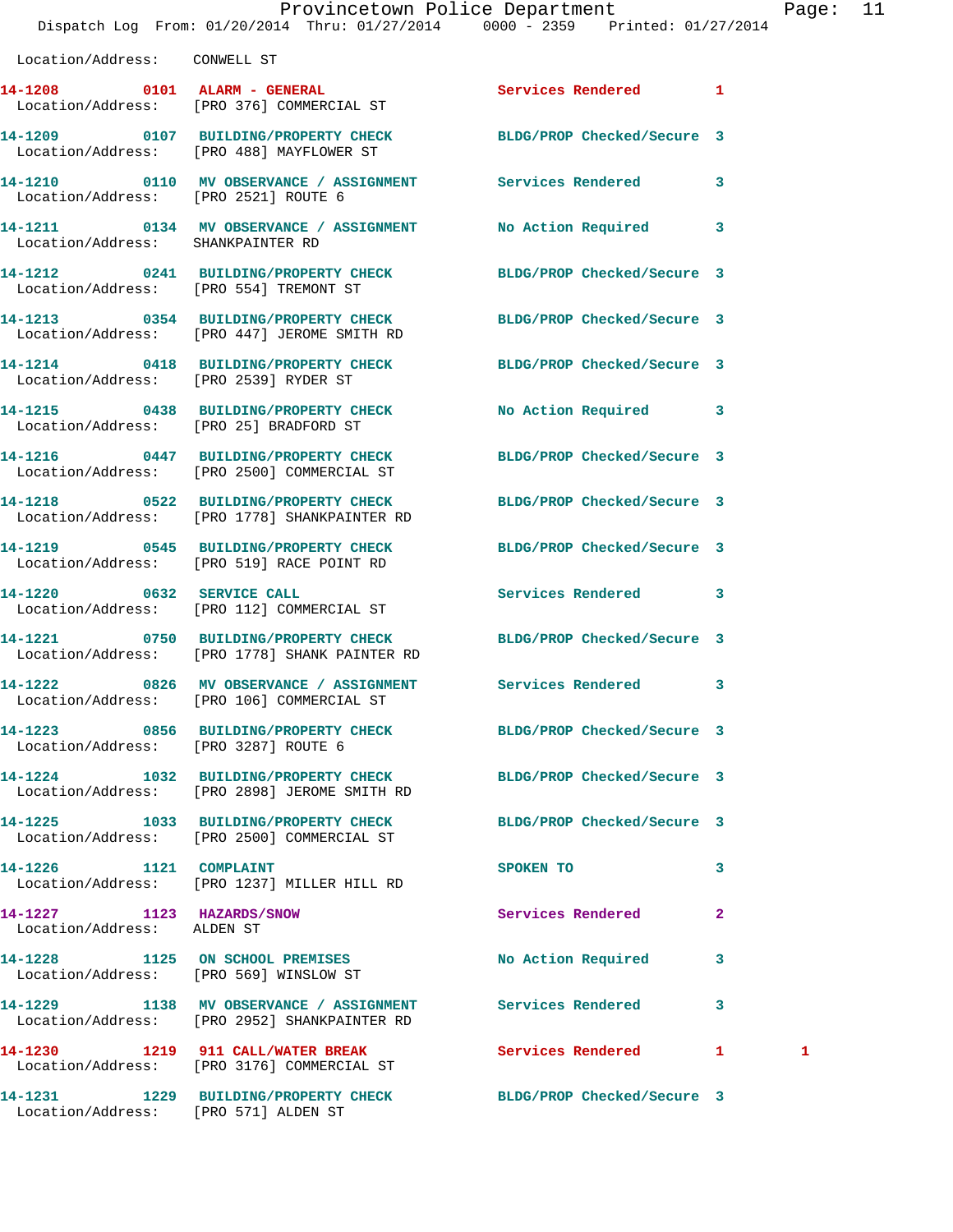|                                                              | Provincetown Police Department<br>Dispatch Log From: 01/20/2014 Thru: 01/27/2014 0000 - 2359 Printed: 01/27/2014 |                            | Pag                 |
|--------------------------------------------------------------|------------------------------------------------------------------------------------------------------------------|----------------------------|---------------------|
|                                                              | 14-1232 1232 PET PANTRY<br>Location/Address: [PRO 285] COMMERCIAL ST                                             | Services Rendered          | 3                   |
|                                                              | 14-1233 1401 TRAFFIC CONTROL<br>Location/Address: [PRO 1316] COMMERCIAL ST                                       | <b>SPOKEN TO</b>           | 3                   |
| 14-1234 1424 MV DISABLED<br>Location/Address: RACE POINT RD  |                                                                                                                  | Services Rendered          | $\overline{a}$      |
|                                                              | 14-1235 1513 BUILDING/PROPERTY CHECK BLDG/PROP Checked/Secure 3<br>Location/Address: [PRO 530] SHANKPAINTER RD   |                            |                     |
|                                                              | 14-1236 1520 COMPLAINT<br>Location/Address: [PRO 1539] COMMERCIAL ST                                             | Services Rendered          | 3                   |
|                                                              | 14-1237 1620 BUILDING/PROPERTY CHECK BLDG/PROP Checked/Secure 3<br>Location/Address: [PRO 2483] COMMERCIAL ST    |                            |                     |
|                                                              | 14-1238 1625 PARK, WALK & TALK 1999 Services Rendered<br>Location/Address: [PRO 106] COMMERCIAL ST               |                            | $\mathbf{2}$        |
|                                                              | 14-1240 1706 PARK, WALK & TALK 1988 Services Rendered<br>Location/Address: [PRO 3296] SHANKPAINTER RD            |                            | $\overline{a}$      |
|                                                              | 14-1241 1712 MV OBSERVANCE / ASSIGNMENT Services Rendered<br>Location/Address: BRADFORD ST + STANDISH ST         |                            | 3                   |
| 14-1242 1717 MV STOP                                         | Location/Address: BRADFORD ST + WINSLOW ST                                                                       | <b>VERBAL WARNING</b>      | 3                   |
|                                                              | 14-1243 1737 BUILDING/PROPERTY CHECK BLDG/PROP Checked/Secure 3<br>Location/Address: [PRO 440] HARRY KEMP WAY    |                            |                     |
| 14-1244 1751 MV STOP                                         | Location/Address: [PRO 2206] COMMERCIAL ST                                                                       | <b>VERBAL WARNING</b>      | 3                   |
|                                                              | 14-1245 1755 MV STOP<br>Location/Address: BRADFORD ST + RYDER ST                                                 | <b>VERBAL WARNING</b>      | 3                   |
|                                                              | 14-1246 1757 BUILDING/PROPERTY CHECK BLDG/PROP Checked/Secure 3<br>Location/Address: [PRO 2206] COMMERCIAL ST    |                            |                     |
| 14-1247 1801 MV STOP                                         | Location/Address: BRADFORD ST + MILLER HILL RD                                                                   | <b>VERBAL WARNING</b>      | 3                   |
|                                                              | 14-1248 1808 BUILDING/PROPERTY CHECK BLDG/PROP Checked/Secure 3<br>Location/Address: [PRO 3317] CEMETERY RD      |                            |                     |
| Location/Address: [PRO 2521] ROUTE 6                         | 14-1249 1812 ASSIST AGENCY / MUTUAL AID Services Rendered                                                        |                            | 3                   |
| 14-1250 1855 ALARM - FIRE<br>Location/Address: COMMERCIAL ST |                                                                                                                  | Services Rendered          | 1                   |
| 14-1251 1942 MV STOP<br>Location/Address: BRADFORD ST        |                                                                                                                  | <b>VERBAL WARNING</b>      | 3                   |
|                                                              | 14-1252 2008 BUILDING/PROPERTY CHECK BLDG/PROP Checked/Secure 3<br>Location/Address: [PRO 1638] COMMERCIAL ST    |                            |                     |
| 14-1253 2257 COMPLAINT                                       | Location: WEST END OF TOWN                                                                                       | No Action Required         | $\overline{4}$<br>3 |
|                                                              | 14-1254 2336 BUILDING/PROPERTY CHECK<br>Location/Address: [PRO 3430] COMMERCIAL ST                               | BLDG/PROP Checked/Secure 3 |                     |
|                                                              | 14-1255 2344 MV OBSERVANCE / ASSIGNMENT No Action Required 3                                                     |                            |                     |

**For Date: 01/26/2014 - Sunday**

Location/Address: BRADFORD ST + STANDISH ST

Page: 12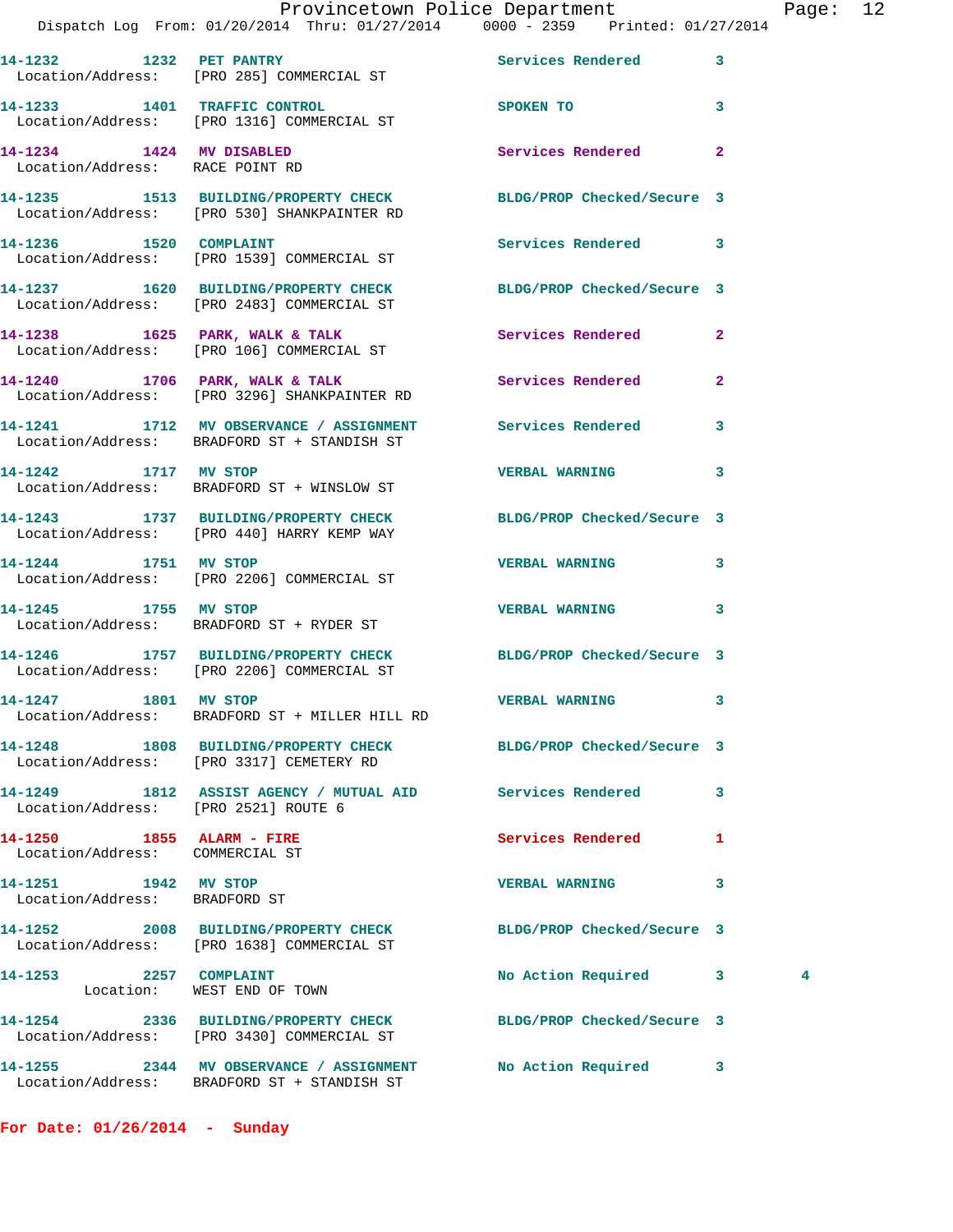|                                        | 14-1256 0021 BUILDING/PROPERTY CHECK<br>Location/Address: [PRO 3296] SHANKPAINTER RD                            | BLDG/PROP Checked/Secure 3 |                     |
|----------------------------------------|-----------------------------------------------------------------------------------------------------------------|----------------------------|---------------------|
|                                        | 14-1257 0022 SUSPICIOUS ACTIVITY<br>Location/Address: [PRO 965] KIMBERLY LN                                     | No Action Required         | $\mathbf{2}$        |
|                                        | 14-1258 0051 BUILDING/PROPERTY CHECK BLDG/PROP Checked/Secure 3<br>Location/Address: [PRO 2483] COMMERCIAL ST   |                            |                     |
| 14-1259 0122 MV STOP                   | Location/Address: STANDISH ST + BRADFORD ST                                                                     | <b>No Action Required</b>  | 3                   |
|                                        | 14-1260 0232 BUILDING/PROPERTY CHECK BLDG/PROP Checked/Secure 3<br>Location/Address: [PRO 2898] JEROME SMITH RD |                            |                     |
|                                        | 14-1261 0253 BUILDING/PROPERTY CHECK BLDG/PROP Checked/Secure 3<br>Location/Address: [PRO 1646] WINSLOW ST      |                            |                     |
|                                        | 14-1262 0345 BUILDING/PROPERTY CHECK BLDG/PROP Checked/Secure 3<br>Location/Address: [PRO 175] COMMERCIAL ST    |                            |                     |
| Location/Address: [PRO 3259] MACMILLAN | 14-1263 0508 BUILDING/PROPERTY CHECK BLDG/PROP Checked/Secure 3                                                 |                            |                     |
| Location/Address: SHANKPAINTER RD      | 14-1264 0528 MV OBSERVANCE / ASSIGNMENT No Action Required                                                      |                            | 3                   |
|                                        | 14-1265 0615 LOBBY TRAFFIC<br>Location/Address: [PRO 542] SHANK PAINTER RD                                      | Services Rendered          | $\mathbf{2}^-$<br>9 |
|                                        | 14-1266 0731 BUILDING/PROPERTY CHECK BLDG/PROP Checked/Secure 3<br>Location/Address: [PRO 3292] COMMERCIAL ST   |                            |                     |
| Location/Address: [PRO 571] ALDEN ST   | 14-1267 0812 BUILDING/PROPERTY CHECK BLDG/PROP Checked/Secure 3                                                 |                            |                     |
|                                        | 14-1268 6838 MV OBSERVANCE / ASSIGNMENT Services Rendered<br>Location/Address: RYDER ST + BRADFORD ST           |                            | 3                   |
|                                        | 14-1269 0857 MV STOP/VERBAL 89/9<br>Location/Address: BRADFORD ST + HIGH POLE HILL                              | <b>VERBAL WARNING</b>      | 3                   |
|                                        | 14-1270 0954 BUILDING/PROPERTY CHECK BLDG/PROP Checked/Secure 3<br>Location/Address: [PRO 2543] MACMILLAN WHARF |                            |                     |
| 14-1271 1008 ASSIST CITIZEN            | Location/Address: [PRO 3632] COMMERCIAL ST                                                                      | Services Rendered          | 3                   |
| 14-1272 1013 STREET LIGHT OUT          | Location/Address: [PRO 1542] COMMERCIAL ST                                                                      | Services Rendered          | 3                   |
|                                        | 14-1273 1019 MV OBSERVANCE / ASSIGNMENT Services Rendered<br>Location/Address: SHANK PAINTER RD + BRADFORD ST   |                            | 3                   |
|                                        | 14-1274 1109 STAFF AT HIGH SCHOOL                                                                               | <b>Services Rendered</b>   | 3                   |
| Location/Address: [PRO 2521] ROUTE 6   | 14-1275 1129 MV OBSERVANCE / ASSIGNMENT Services Rendered                                                       |                            | 3                   |
|                                        | 14-1276 1225 LOST INFINITY STARTER<br>Location/Address: [PRO 542] SHANK PAINTER RD                              | Services Rendered          | 3                   |
|                                        | 14-1277 1302 BUILDING/PROPERTY CHECK<br>Location/Address: [PRO 175] COMMERCIAL ST                               | BLDG/PROP Checked/Secure 3 |                     |
|                                        | 14-1278 1305 BUILDING/PROPERTY CHECK BLDG/PROP Checked/Secure 3<br>Location/Address: [PRO 182] COMMERCIAL ST    |                            |                     |
|                                        | 14-1279 1329 ONE WAY SIGN VS WEATHER Services Rendered<br>Location/Address: [PRO 2308] COMMERCIAL ST            |                            | 3                   |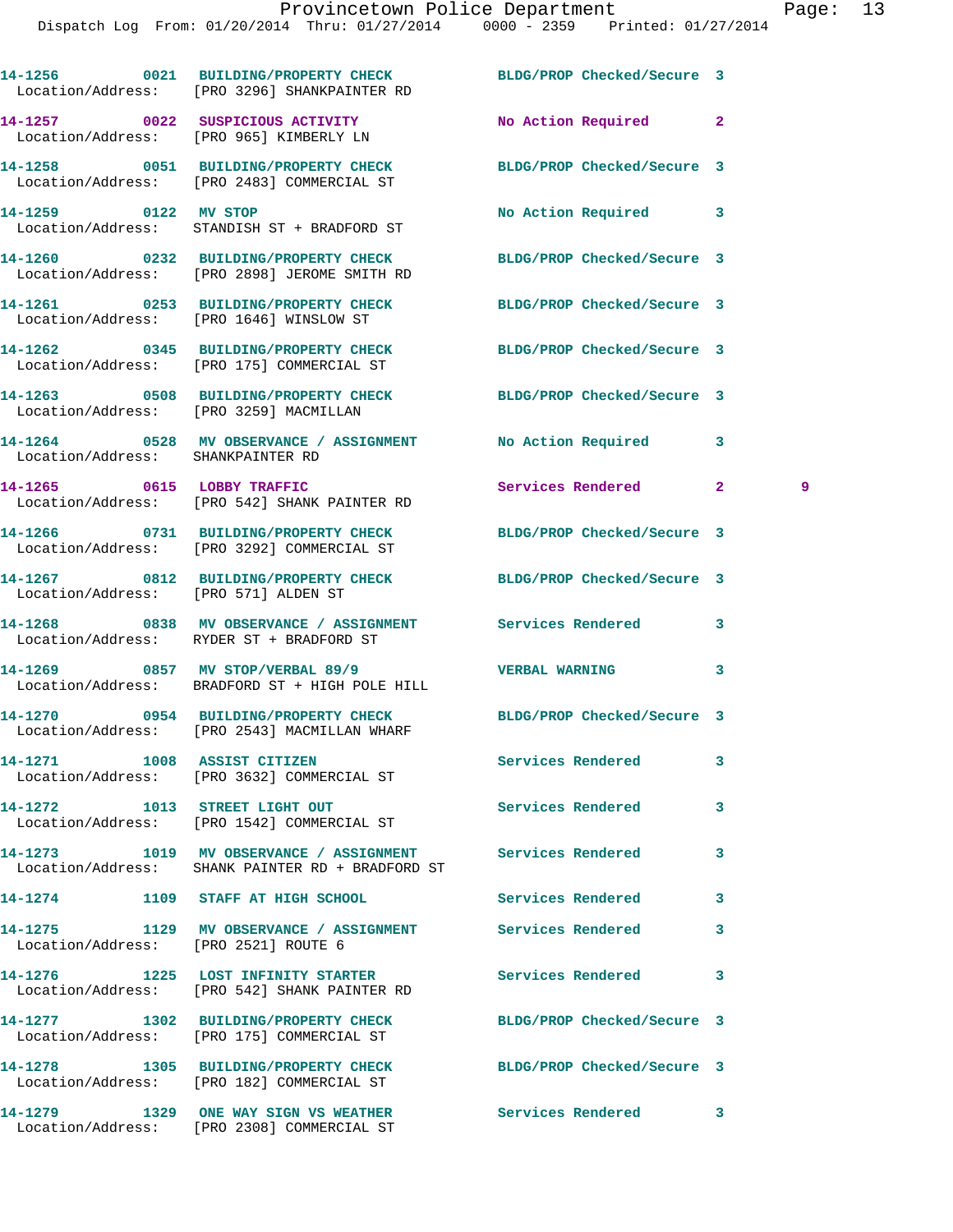|                                                                         | 14-1280 1337 BLINKING LIGHT NONFUNCTIONAL Services Rendered 3<br>Location/Address: [PRO 379] COMMERCIAL ST |                            |              |
|-------------------------------------------------------------------------|------------------------------------------------------------------------------------------------------------|----------------------------|--------------|
| 14-1281 1454 MEDICAL EMERGENCY<br>Location/Address: [PRO 3222] ALDEN ST |                                                                                                            | Transported to Hospital 1  |              |
| 14-1282 1455 IN THE HIGH SCHOOL                                         | Location/Address: [PRO 569] WINSLOW ST                                                                     | Services Rendered 3        |              |
| Location/Address: [PRO 444] HIGH POLE                                   | 14-1283 1509 BUILDING/PROPERTY CHECK                                                                       | BLDG/PROP Checked/Secure 3 |              |
| Location/Address: COMMERCIAL ST                                         | 14-1285 1619 PARK, WALK & TALK                                                                             | Services Rendered          | $\mathbf{2}$ |
|                                                                         | 14-1286 1659 BUILDING/PROPERTY CHECK<br>Location/Address: [PRO 519] RACE POINT RD                          | BLDG/PROP Checked/Secure 3 |              |
|                                                                         | 14-1287 1804 REASSURANCE CHECK<br>Location/Address: [PRO 63] BRADFORD ST EXT                               | <b>Services Rendered</b>   | 3            |
| Location/Address: [PRO 2543] MACMILLAN                                  | 14-1288 1805 BUILDING/PROPERTY CHECK                                                                       | BLDG/PROP Checked/Secure 3 |              |
|                                                                         | 14-1289 1825 REASSURANCE CHECK<br>Location/Address: [PRO 1103] SHIPS WAY RD                                | Services Rendered          | 3            |
| Location/Address: BRADFORD ST EXT                                       | 14-1290 1924 MV OBSERVANCE / ASSIGNMENT Services Rendered 3                                                |                            |              |
|                                                                         | 14-1291 1927 BUILDING/PROPERTY CHECK<br>Location/Address: [PRO 2206] COMMERCIAL ST                         | BLDG/PROP Checked/Secure 3 |              |
| Location/Address: [PRO 571] ALDEN ST                                    | 14-1292 1929 BUILDING/PROPERTY CHECK                                                                       | BLDG/PROP Checked/Secure 3 |              |
|                                                                         | 14-1293 2033 BUILDING/PROPERTY CHECK<br>Location/Address: [PRO 2206] COMMERCIAL ST                         | BLDG/PROP Checked/Secure 3 |              |
|                                                                         | 14-1294 2145 BUILDING/PROPERTY CHECK<br>Location/Address: [PRO 1638] COMMERCIAL ST                         | BLDG/PROP Checked/Secure 3 |              |
| Location/Address: [PRO 2539] RYDER ST                                   | 14-1295 2206 BUILDING/PROPERTY CHECK                                                                       | BLDG/PROP Checked/Secure 3 |              |
| 14-1296 2241 COMPLAINT                                                  | Location/Address: [PRO 246] COMMERCIAL ST<br>Refer To Arrest: 14-11-AR                                     | Arrest(s) Made             | 3            |
| For Date: $01/27/2014$ - Monday                                         |                                                                                                            |                            |              |
|                                                                         | 14-1297 0015 BUILDING/PROPERTY CHECK<br>Location/Address: [PRO 175] COMMERCIAL ST                          | BLDG/PROP Checked/Secure 3 |              |
|                                                                         | 14-1298 0018 BUILDING/PROPERTY CHECK<br>Location/Address: [PRO 530] SHANK PAINTER RD                       | BLDG/PROP Checked/Secure 3 |              |
| 14-1299 0023 SUSPICIOUS ACTIVITY                                        | Location/Address: [PRO 3119] COMMERCIAL ST                                                                 | Unfounded                  | $\mathbf{2}$ |
|                                                                         | 14-1300 0029 BUILDING/PROPERTY CHECK<br>Location/Address: [PRO 306] COMMERCIAL ST                          | BLDG/PROP Checked/Secure 3 |              |
|                                                                         | 14-1301 0049 MV OBSERVANCE / ASSIGNMENT<br>Location/Address: BRADFORD ST + STANDISH ST                     | <b>Services Rendered</b>   | 3            |

Location/Address: [PRO 379] COMMERCIAL ST

**14-1302 0052 BUILDING/PROPERTY CHECK BLDG/PROP Checked/Secure 3**